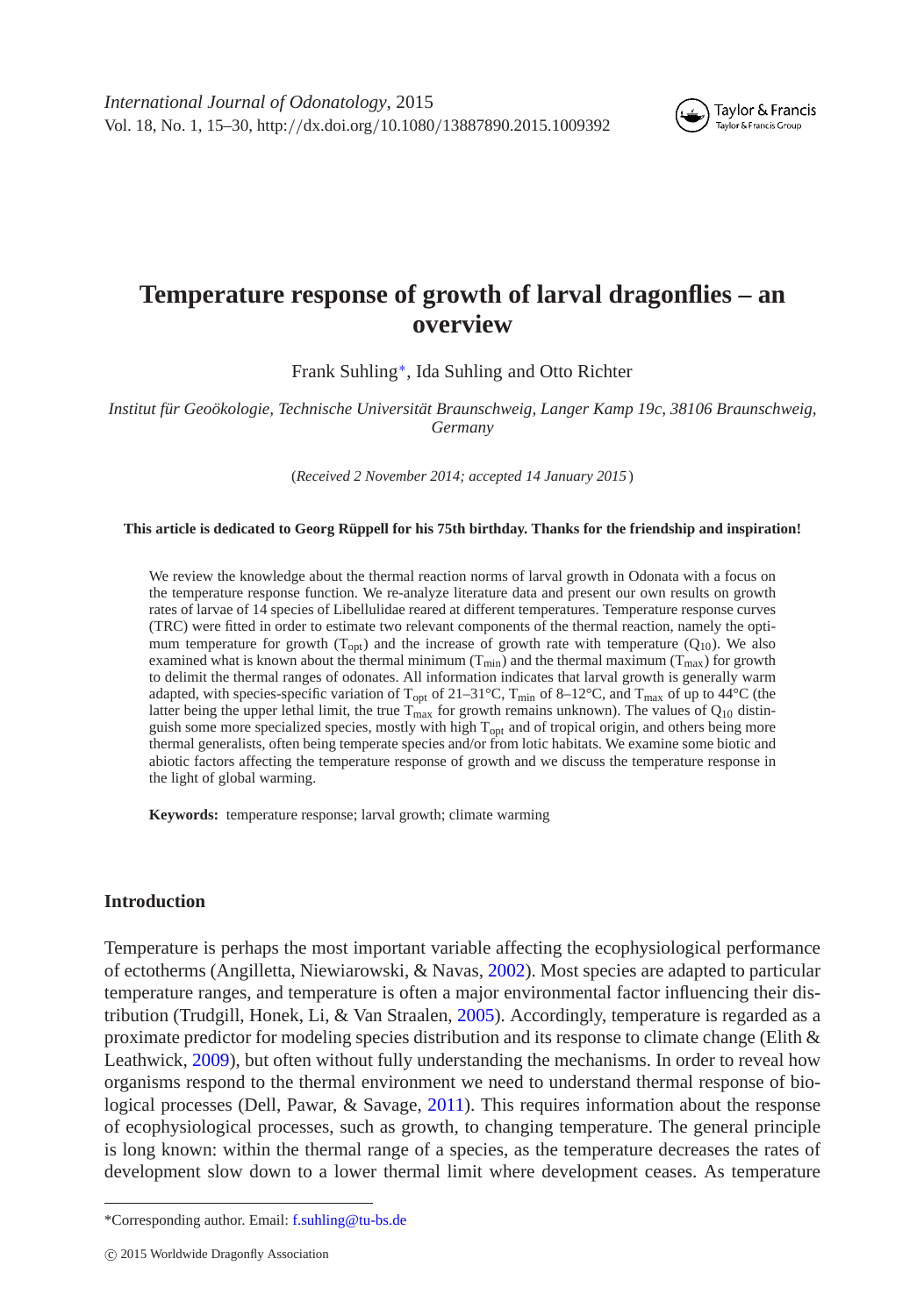

<span id="page-1-0"></span>Figure 1. Temperature response curves of growth in larval Odonata. The three examples represent three types (A and C our data, B re-analyzed from Krishnaraj & Pritchard, [1995\)](#page-13-1): (A) *Orthetrum coerulescens*, with low Q10, hence relatively high growth rate over a wide range of temperatures; (B) *Coenagrion resolutum*, with high Q<sub>10</sub> (thermally more specialized) and relatively low thermal optimum  $(T_{opt})$ ; and (C) *Crocothemis erythraea*, with high  $Q_{10}$  and high T<sub>opt</sub>, thus a high-temperature specialist. The growth rates are transformed to % of maximum growth rate to make the curve-shapes more easily comparable. The measured growth rates are omitted for convenience. Note that the O'Neill function used to fit the curves does not consider a possible lower thermal limit for growth; this will be discussed later.

increases, the rates of development increase up to a temperature optimum, above which they again decrease and eventually cease at an upper temperature limit (reviews in Dell et al., [2011;](#page-12-1) Dixon et al., [2009;](#page-12-2) Trudgill et al., [2005\)](#page-15-0). Such temperature response curves (TRC), also termed thermal performance curves, are used to describe how the expression of traits, e.g. growth rate, varies as a function of temperature. A TRC can be constructed by measuring trait values across a range of temperatures for a single species. Relevant components that describe the temperature response are the upper and the lower thermal limits ( $T_{\text{max}}$  and  $T_{\text{min}}$ ), the optimal temperature were the growth rate is highest  $(T_{\text{opt}})$ , and the increase of growth rate with increasing temperature below T<sub>opt</sub>, usually measured over intervals of 10<sup>o</sup>C (Q<sub>10</sub>). The function has a typical – usually asymmetric – shape. There are good arguments that the optimal growth rate may in some circumstances be lower than the maximum possible growth rate, and that high growth rates are costly, for instance due to increased mortality at maximum growth rates (Dmitriew, [2011\)](#page-13-2). However, optimal growth rate would depend very much on the various environmental conditions a species may encounter and is thus very difficult to compare between species in a standardized approach.

The components of the TRC have specific values which can be used to describe the type of thermal adaptation of species or populations. Considerable genetic variation in thermal reaction norms exists within and among species (Angilletta et al., [2002\)](#page-12-0). A species can be considered a thermal generalist if it has a low value of  $Q_{10}$ , and a specialist if  $Q_{10}$  is high. A specialist may be cold (low  $T_{\text{opt}}$ ) or warm (high  $T_{\text{opt}}$ ) adapted. Figure [1](#page-1-0) shows examples of different types of TRC for larval growth in Odonata.

Taking the relevance of temperature into account it may be surprising that TRCs of most ecophysiological traits of Odonata are not very well investigated. Even Corbet's [\(1999\)](#page-12-3) book provides only scattered information on temperature responses of Odonata. However, the response of many traits to the ambient temperature is investigated in at least some species. For instance, vertical flight force (Marden, [1995\)](#page-13-3) and wing stroke frequency (May, 1981), and egg laying rates increase with temperature (Martens, [1993;](#page-13-4) McVey, [1984\)](#page-14-0). Odonate eggs have generally high optimum temperatures and do not develop below 10°C (Pritchard, Harder, & Mutch, [1996;](#page-14-1) Rotvit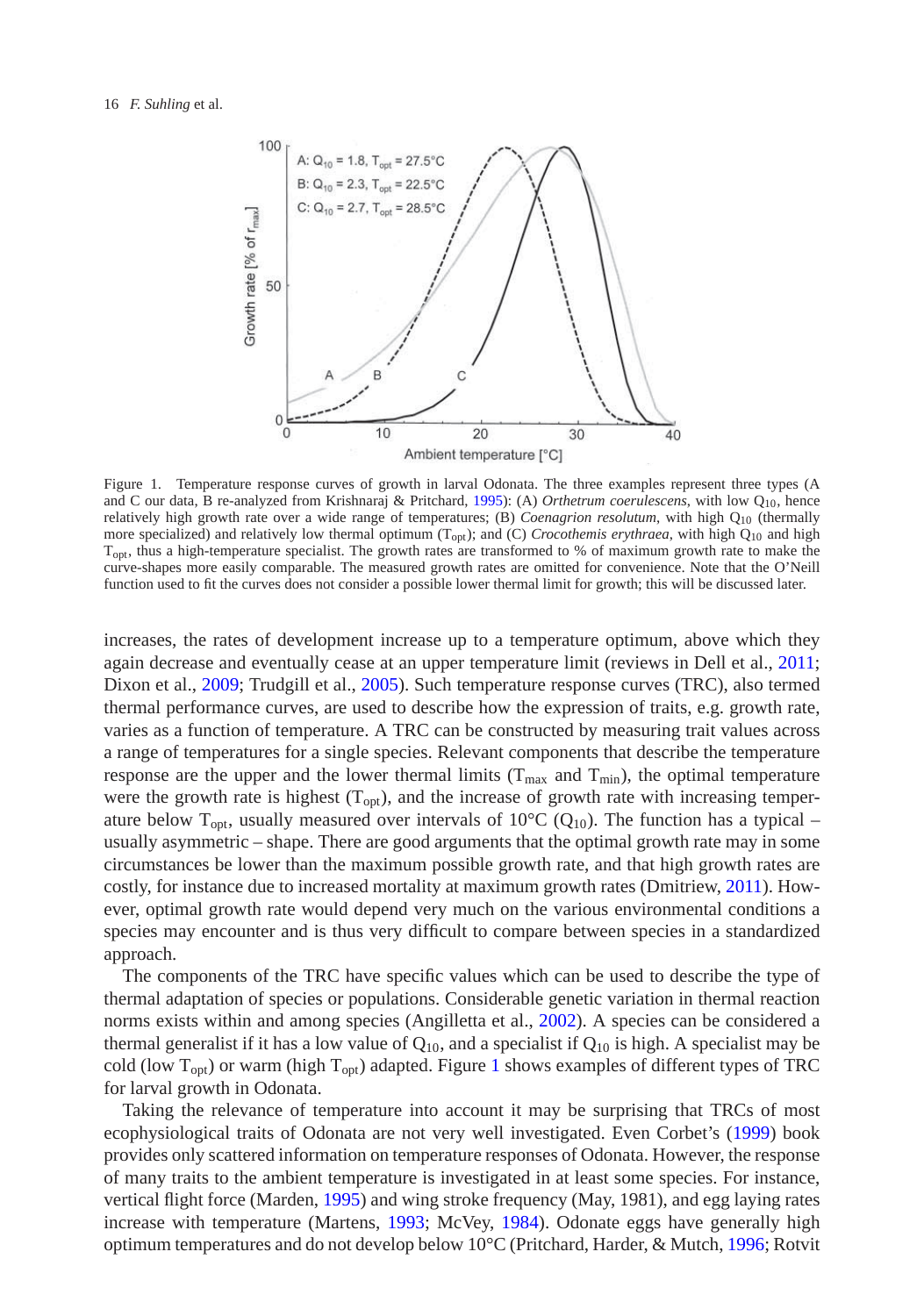& Jacobsen, [2013\)](#page-14-2). Because the egg development shows little adaptation to latitude Odonata are supposed to be of tropical origin (Pritchard et al., [1996\)](#page-14-1). Thus, one may also presume warm adaptation in larval growth (e.g. Leggott & Pritchard, [1985\)](#page-13-5).

In this article we focus on the response of larval growth rate to temperature. We express growth as the increase of size. The growth rate is the size increase over a distinct period of time of continuous growth; periods when growth is stopped due to an induced diapause are not counted for estimating growth rate. This differs from development rate, which is usually expressed as 1/development time and thus includes periods where growth has stopped. Besides growth the development rate also involves other variables such as all ontogenetic changes in morphology (Corbet, [1999,](#page-12-3) p. 214). Particularly in many temperate dragonflies, seasonal changes in photoperiod cause variation in speed of development, including possible interruptions, for instance over the winter months (Corbet, [1999,](#page-12-3) p. 226). The relevance of photoperiod response for voltinism (duration of development) has been emphasized (Corbet, Suhling, & Soendgerath, [2006\)](#page-12-4). The induction of diapause via photoperiodic signals seems to happen in certain instars (winter critical size). This is probably genetically determined, but when it is reached is widely influenced by the growth rate influenced by exogenous factors, mainly temperature and food (Corbet, [1999,](#page-12-3) p. 212).

Thus, investigating the species-specific relations between growth and temperature is important, particularly for understanding and predicting how odonate development will respond to warming environments. In only very few species have TRCs of growth been investigated under controlled conditions (e.g. Krishnaraj & Pritchard, [1995;](#page-13-1) Pritchard, Harder, Kortello, & Krishnaraj, [2000\)](#page-14-3). This is typically done by observing the trait when the organism is kept under several fixed temperature conditions. The aim of this article is to collate what is known about the temperature dependence of growth in Odonata and specifically about the components  $T_{\text{max}}$ ,  $T_{\text{min}}$ ,  $T_{\text{opt}}$  and  $Q_{10}$  of the TRC. We particularly intend to examine the variation of these components between species, but also compare populations where possible. Besides literature data we also make use of unpublished data of our own experiments to estimate  $T_{\text{out}}$  and  $Q_{10}$  for several Libellulidae. Finally, we discuss possible consequences at the community level caused by global warming under the assumption that TRC differs between species.

## **Temperature response model**

There are various models used in order to fit temperature-dependent growth rate data (i.e. produce TRC), from simple Gaussian and polynomial models to more complex functions (cf. Damos  $\&$ Savopoulou-Soultani, [2012;](#page-12-5) Dixon et al., [2009;](#page-12-2) Krenek et al., [2011\)](#page-13-6). We decided to use only one model for all species to make the results comparable. We selected the O'Neill function (Spain, [1982\)](#page-14-4):

$$
\Phi(T) = k \left( \frac{T_{\text{max}} - T}{T_{\text{max}} - T_{\text{opt}}} \right)^p \exp\left( \frac{p(T - T_{\text{opt}})}{T_{\text{max}} - T_{\text{opt}}} \right),\tag{1}
$$

with  $p = \frac{1}{400}J^2\left(1 + \sqrt{1 + \frac{40}{J}}\right)^2$  and  $J = (Q_{10} - 1)(T_{\text{max}} - T_{\text{opt}})$ .

-

This function provides a meaningful model since it incorporates three of the four components of the temperature response as defined above  $(T_{opt}, T_{max}, Q_{10})$  and therefore enables their direct estimation (examples for curve fits are depicted in Figure [2\)](#page-3-0). In detail, the function takes into account that the rate of growth should rise with increasing temperature to an optimal temperature  $(T_{opt})$  where growth rate is highest ( $k$  is the maximum growth rate), and drop again after this peak. Besides this, the equation includes the factor by which the growth rate is changed as a consequence of the rise in temperature before reaching the peak growth rate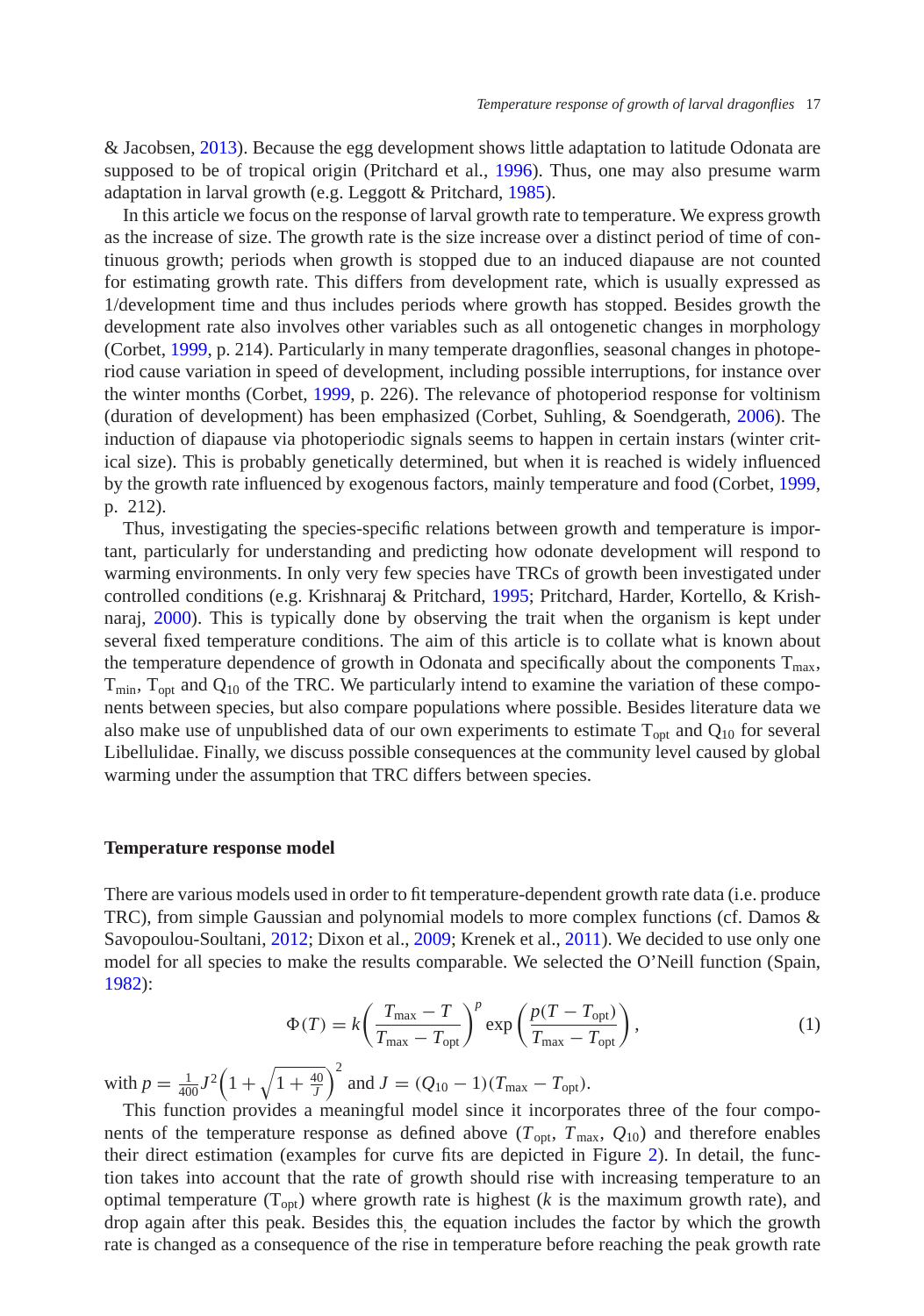

<span id="page-3-0"></span>Figure 2. Examples for data fit using the O'Neill function. The gray dots are the data points for growth rates measured at the different temperatures; the line denominates the temperature response curve. The components  $T_{\text{opt}}$ ,  $T_{\text{max}}$ , and  $Q_{10}$ are indicated.

 $(Q_{10})$ . T<sub>max</sub> is the maximum temperature where growth is possible, *T* is the ambient temperature and  $\phi(T)$  the respective mean growth rate from experimental data. We used this model to estimate  $Q_{10}$  and  $T_{\text{opt}}$  from known data on growth rates measured at different values of *T*. This was done by an algorithm implemented in many program systems, e.g. the nonlinear model fit (nlm in Mathematica) or nonlinear least square (in R). We used a script written in Mathematica (www.wolfram.com) and thus the nlm.

In most experiments, growth rates at temperatures above the optimum temperature are difficult to assess because of enhanced mortality. Therefore, most data sets include only one or two points above optimum temperature, if any at all. This poses some difficulties for parameter estimation concerning  $T_{\text{max}}$ . There are two possibilities to achieve convergence. One option is to define a constrained parameter estimation problem by introducing an upper bound for  $T_{\text{max}}$ , for instance 47°C, the upper thermal limit for insects (Addo-Bediako, Chown, Steven, & Gaston, [2000\)](#page-12-6) for which also the nlm could be used. However, we did not make the attempt to estimate the  $T_{\text{max}}$ since experimental temperatures were usually not high enough to match the upper thermal limit for growth. Instead we used 40°C as a default setting for all fits, which is well within the range expected for Odonata (see discussion below). Test runs with the nlm indeed showed that  $40^{\circ}$ C is a very likely value. One important component describing the thermal range for growth, the lower thermal limit  $(T_{min})$  is not considered in the model, which will be discussed below.

## **Data sources**

Information on  $T_{\text{max}}$  and  $T_{\text{min}}$  was collated from various sources in the literature (see below). For estimating  $T_{opt}$  and  $Q_{10}$  we applied the O'Neill function described above and used two different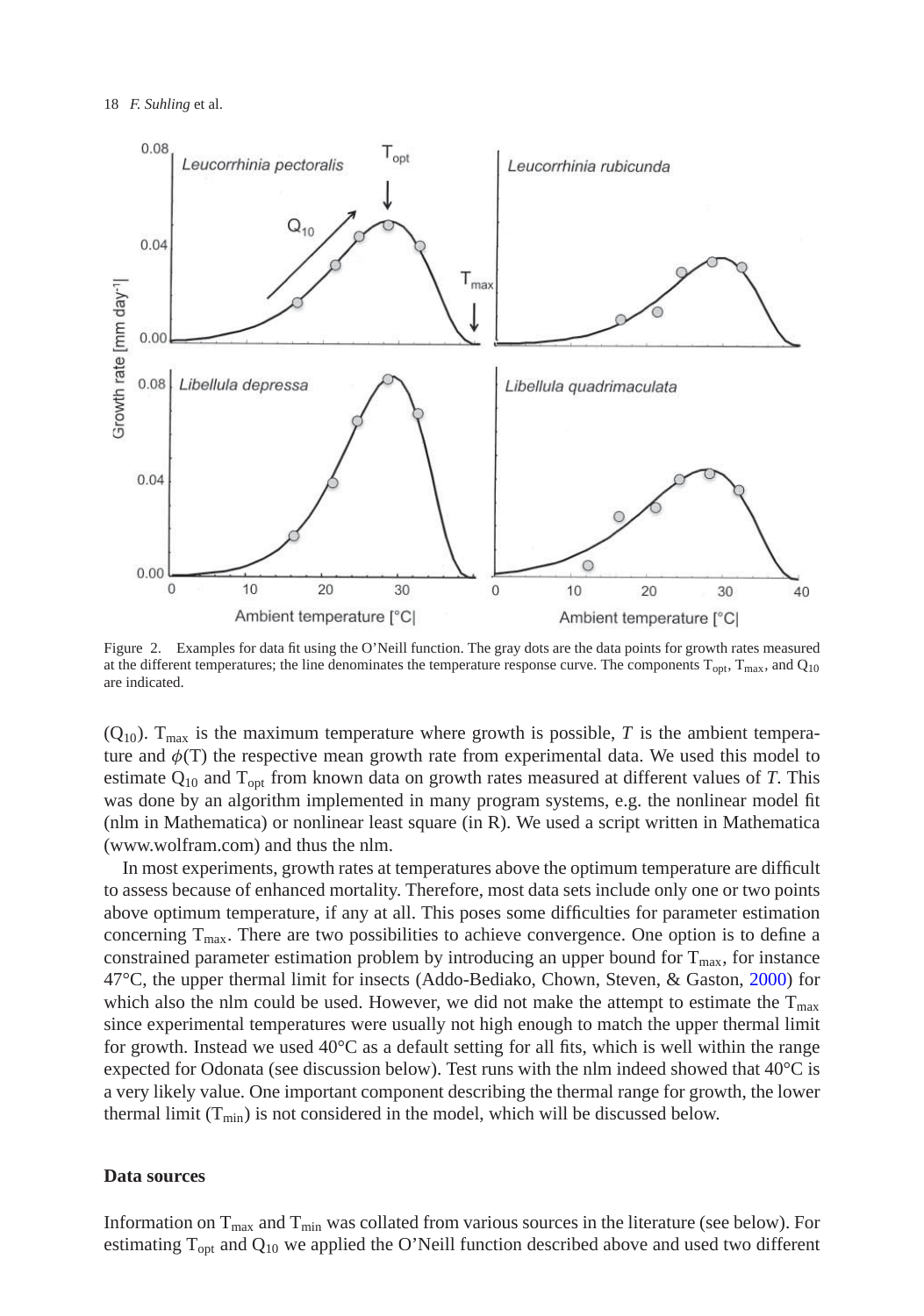sources of data. One source was data from various publications which we re-analyzed (Table [1\)](#page-5-0). In most cases the original data were not available to us. Thus, we scanned the figures showing growth rates at different temperatures and measured the distances of the data points from the axis by using the image analyzer software ImageJ (National Institutes of Health, USA, Version 1.44). This method is certainly not precise and the values may not be identical to the original ones. However, we suppose that for getting estimates of the requested TRC components it is sufficient. The rearing conditions, as far as we could reconstruct them from the literature, are listed in Supplement 1. The second source was our own data on growth rates of young instar larvae of 14 libellulid species. Some were collected from different populations and analyzed separately. All were reared at five different ambient temperatures at least: 16, 20, 24, 28, and 32°C, some also at 12°C. For a detailed description of the methods see Supplement 2.

We had two criteria for data sets to be used: (1) there had to be growth rates measured at least at four different temperatures; fewer different temperatures rarely revealed good fits. The span of rearing temperatures from the lowest to the highest values ranged from  $8^{\circ}$ C to  $25^{\circ}$ C. (2) The highest temperature treatment had to be above the peak of the growth rate, i.e. the value for growth rate at the highest temperature used had to be no higher than the previous value. This was usually the case in our own studies at  $32^{\circ}$ C. A few data sets used did not match this criterion, which weakens the estimates of  $T_{\text{out}}$ , which is then noted in Table [1.](#page-5-0) Not all studies used the same measure for growth rate (see Supplement 1); but most studies measured change of size (mostly head width) over time.

## **An overview on the components of the TRC**

# *The thermal optimum for growth (* $T_{\text{opt}}$ *) and the*  $Q_{10}$

We only found 10 data sets in the literature that matched our relatively weak pre-conditions for fitting TRC, seven for Zygoptera and three for Anisoptera. We therefore also used two additional data sets for Zygoptera with four temperatures but no values above peak growth, and two data sets with only three temperatures, but one above peak growth (Van Doorslaer & Stoks, [2005a,](#page-15-1) [2005b\)](#page-15-2). Together with our own data we fitted TRC for 25 species allowing us to estimate  $T_{\text{opt}}$  and  $Q_{10}$  (Table [1\)](#page-5-0). The optimum temperature of all dragonfly species considered here is well above 20 $\rm{°C}$  (Table [1\)](#page-5-0). Some species of *Coenagrion* had the lowest values of  $T_{\rm{opt}}$ , which were still above 21°C. However, even in the same genus, species with  $T_{opt}$  above 26°C occur, although these results have to be taken with some caution (cf. Table [1\)](#page-5-0). In the family Coenagrionidae the variation is high; the highest value was that of *A. abbreviatum* at 31.9°C. All Libellulidae had  $T_{opt}$  above 26 $\degree$ C, most even above 28 $\degree$ C, with highest values around 30 $\degree$ C. Thus, they have relative high temperature demands for maximum growth, independently of their geographical origin. This is even true for *L. dubia*, a species with a mainly boreal distribution which had T<sub>opt</sub> of 28°C even in a population living close to the Arctic Circle at 64° north. However, one has to take into account that *L. dubia* lives among *Sphagnum* mosses in peat bogs, hence experience very high temperature in their microhabitats (Sternberg, [1994\)](#page-14-5) which is important to be able to grow enough during the short polar summer.

Odonate larvae are well known to increase growth rate with rising temperature, given sufficient food provided (Pickup & Thompson, [1990;](#page-14-6) Pickup, Thompson, & Lawton, [1984\)](#page-14-7). This increase (i.e. the  $Q_{10}$ ) defines whether a species is a thermal generalist or a thermal specialist concerning growth. For Coenagrionidae the  $Q_{10}$  values ranged between 1.7 and 2.3; one species, *C. hastulatum*, has  $Q_{10}$  as low as 1.5 (but only three data points, which weakens the result). Since only information on the increase of growth rate with rising temperature is required for Q10 we consider results on *I. elegans* from three populations (Shama, Campero-Paz, Wegner, De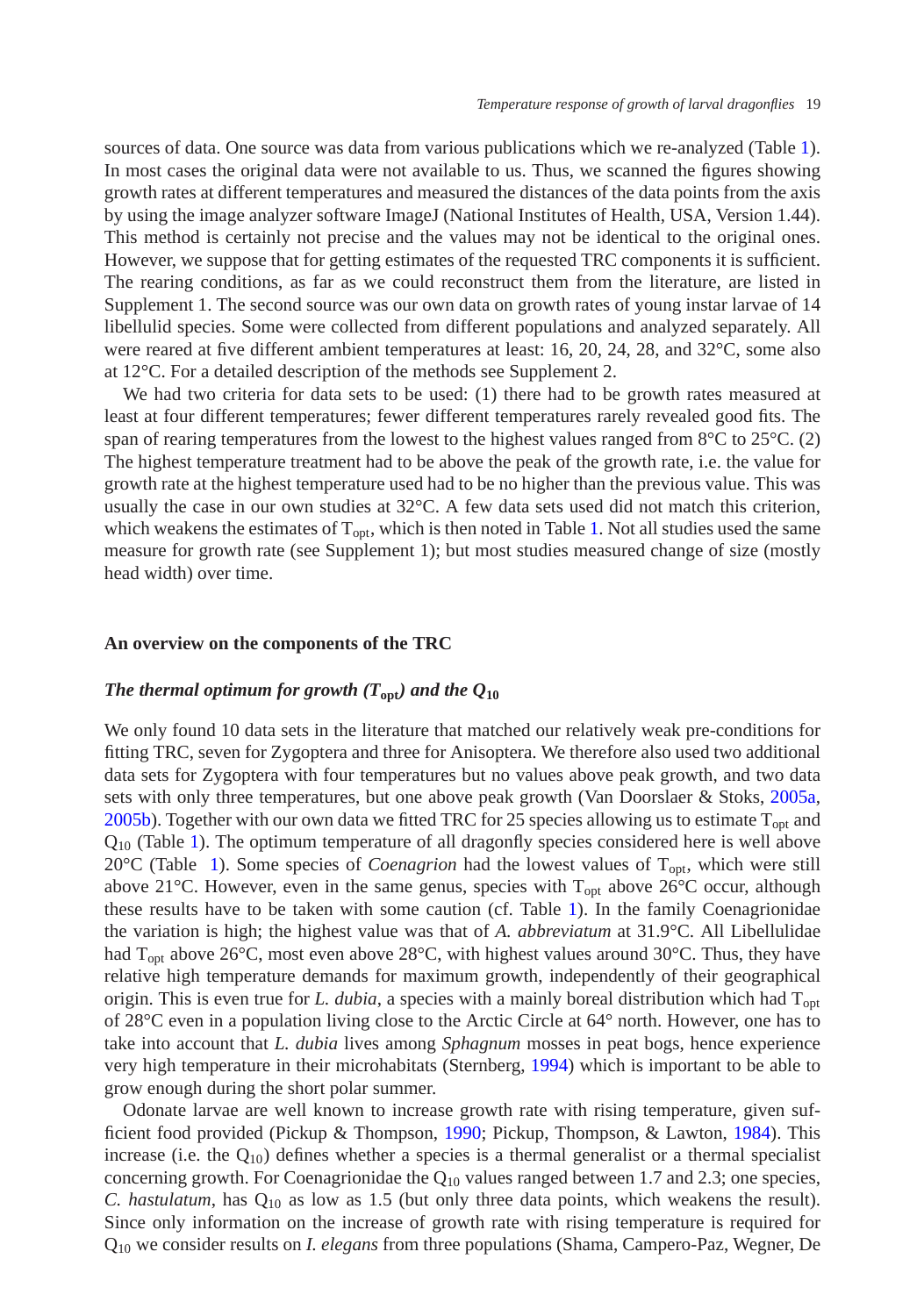<span id="page-5-0"></span>Table 1. An overview of values of T<sub>opt</sub> and  $Q_{10}$  (both  $\pm$  SE) for Zygoptera based on data of larval growth rates from at least four different temperatures. All data sets were analyzed or re-analyzed by using the O'Neill function; the  $R^2$  is the goodness of fit. For details on rearing conditions see Supplements 1 and 2.

| Family       | Species                                        | Origin     |         | Latitude $T_{opt}$ [°C] | SE                       | $Q_{10}$ | SE             | $R^2$                    | Source         |
|--------------|------------------------------------------------|------------|---------|-------------------------|--------------------------|----------|----------------|--------------------------|----------------|
| Lestidae     | Lestes disjunctus (Selys) *                    | Canada     | 51.1    | 24.8                    | 0.3                      |          | 2.3 < 0.1      | 0.99                     | 1              |
|              | Coenagrionidae Amphiagrion abbreviatum (Selys) | Canada     | 51.1    | 31.9                    | 2.7                      | 1.7      | 0.2            | 0.94                     | $\overline{2}$ |
|              | Argia vivida Hagen                             | Canada     | 51.5    | 27.6                    | 0.3                      | 2.0      | 0.1            | 0.99                     | $\overline{2}$ |
|              | Coenagrion hastulatum                          | Sweden     | 63.5    | 21.8                    | $\overline{\phantom{0}}$ | 1.5      | $\overline{a}$ | $\overline{\phantom{0}}$ | 3              |
|              | (Charpentier)                                  |            |         |                         |                          |          |                |                          |                |
|              | Coenagrion mercuriale<br>(Charpentier)         | France     | 42.0    | 24.1                    | 0.8                      | 2.0      |                | $0.1 \quad 0.99$         | 4              |
|              | Coenagrion puella (Linnaeus)                   | Belgium    | 50.9    | 21.2                    | $\overline{\phantom{0}}$ | 1.7      |                |                          | 3              |
|              | Coenagrion puella (Linnaeus)                   | Austria    | 48.3    | 22.9                    | 0.9                      | 2.2      | 0.2            | 0.86                     | 5              |
|              | Coenagrion pulchellum (Vander<br>Linden) *     | Belgium    | 51.0    | 27.5                    | 1.0                      | 2.0      | 0.1            | 0.99                     | $\overline{4}$ |
|              | Coenagrion resolutum (Selys)                   | Canada     | 51.5    | 22.5                    | 0.4                      | 2.3      | 0.1            | 0.99                     | 1              |
|              | Coenagrion scitulum (Rambur)                   | France     | 42.0    | 26.3                    | 3.2                      | 1.8      | 0.2            | 0.99                     | $\overline{4}$ |
|              | Enallagma vesperum Calvert                     | <b>USA</b> | 43.4    | 24.3                    | 0.3                      | 2.1      | 0.1            | 0.97                     |                |
|              | E. vesperum [with predator]                    | <b>USA</b> | 43.4    | 26.9                    | 2.6                      | 1.9      |                | $0.5 \quad 0.67$         | 6              |
| Aeshnidae    | Anax junius (Drury)                            | Canada     | 43.5    | 29.3                    | 0.5                      | 1.9      | 0.1            | 0.99                     | $\tau$         |
| Libellulidae | Crocothemis erythraea (Brullé)                 | Germany    | 52.3    | 28.5                    | 0.5                      | 2.7      |                | $0.3 \quad 0.95$         | 9              |
|              | Crocothemis sanguinolenta<br>(Burmeister)      | Namibia    | $-21.8$ | 26.3                    | 0.7                      | 2.0      |                | $0.2\quad0.90$           | 9              |
|              | Diplacodes lefebvrii (Rambur)                  | Namibia    | $-21.8$ | 30.7                    | 0.6                      | 2.1      | 0.1            | 0.99                     | 9              |
|              | Leucorrhinia dubia (Vander<br>Linden)          | Sweden     | 63.9    | 28.2                    | 0.4                      | 2.1      |                | 0.1 0.96                 | $\mathbf Q$    |
|              | L. dubia                                       | Sweden     | 59.9    | 27.0                    | 0.1                      |          | 1.9 < 0.1      | 0.99                     | 9              |
|              | L. dubia                                       | Sweden     | 57.0    | 28.1                    | 0.3                      | 2.2      | 0.1            | 0.99                     | 9              |
|              | L. dubia                                       | Germany    | 54.0    | 26.3                    | 0.6                      | 2.1      | 0.1            | 0.96                     | 8              |
|              | L. dubia                                       | Germany    | 52.6    | 28.6                    | 0.8                      | 2.4      | 0.3            | 0.92                     | 9              |
|              | Leucorrhinia pectoralis<br>(Charpentier)       | Germany    | 52.3    | 28.1                    | 0.3                      | 2.0      | 0.1            | 0.99                     | 9              |
|              | Leucorrhinia rubicunda<br>(Linnaeus)           | Germany    | 52.6    | 29.4                    | 1.1                      | 2.1      | 0.3            | 0.91                     | 9              |
|              | L. rubicunda                                   | Germany    | 54.0    | 26.4                    | 0.3                      | 2.2      | 0.1            | 0.99                     | 8              |
|              | Libellula depressa Linnaeus                    | Germany    | 52.3    | 28.8                    | 0.27                     | 2.2      | 0.1            | 0.99                     | 9              |
|              | Libellula quadrimaculata<br>Linnaeus           | Germany    | 52.6    | 27.9                    | 1.07                     | 1.9      | 0.2            | 0.90                     | 9              |
|              | Orthetrum cancellatum<br>(Linnaeus)            | Germany    | 52.3    | 30.0                    | 0.21                     |          | 2.1 < 0.1      | 0.99                     | 9              |
|              | O. cancellatum                                 | France     | 43.5    | 27.1                    | 0.79                     | 2.1      | $0.2\,$        | 0.92                     | 9              |
|              | Orthetrum coerulescens<br>(Fabricius)          | Sweden     | 57.0    | 27.1                    | 0.77                     | 1.8      |                | $0.2 \quad 0.89$         | 9              |
|              | O. coerulescens                                | Germany    | 52.3    | 26.8                    | 0.36                     | 2.2      | 0.1            | 0.94                     | 9              |
|              | Orthetrum trinacria (Selys)                    | Namibia    | $-21.8$ | 29.9                    | 0.83                     | 2.2      | $0.2\,$        | 0.97                     | 9              |
|              | Sympetrum striolatum<br>(Charpentier)          | Germany    | 52.3    | 28.4                    | 0.93                     | 1.9      |                | $0.2 \quad 0.94$         | 9              |
|              | Sympetrum vulgatum (Linnaeus)                  | Germany    | 52.3    | 26.6                    | 0.61                     | 1.9      | 0.1            | 0.92                     | 9              |
|              | Tramea basilaris (Palisot de<br>Beauvois)      | Namibia    | $-21.8$ | 29.7                    | 0.31                     | 2.4      | 0.1            | 0.99                     | $\overline{Q}$ |

\*Data sets without temperatures high enough to reduce growth rates; i.e. Topt may be higher than estimated here. Sources: (1) Krishnaraj and Pritchard [\(1995\)](#page-13-1); (2) Pritchard et al. [\(2000\)](#page-14-3); (3) Van Doorslaer and Stoks [\(2005a,](#page-15-1) [2005b\)](#page-15-2); (4) Nilsson-Örtman, Stoks, De Block, and Johansson [\(2012a,](#page-14-8) [2012b\)](#page-14-9); (5) Waringer and Humpesch [\(1984\)](#page-15-3); (6) Culler et al. [\(2014\)](#page-12-7); (7) Trottier [\(1971\)](#page-15-4); (8) Soeffing [\(1990\)](#page-14-10); (9) own data.

Block, & Stoks, [2011\)](#page-14-11), all having  $Q_{10}$  of 2.5 (estimated with O'Neill). Among the Libellulidae the range was from 1.8 to 2.7. The highest values of  $Q_{10}$  indicate the highest degree of thermal specialization and the lowest relatively high growth rates over a wide thermal range, hence more generalist species. The highest Q10 values are found in *C. erythraea* and *T. basilaris*, both having high  $T_{\text{opt}}$ , thus being high-temperature specialists. This may be adaptation to tropical origin as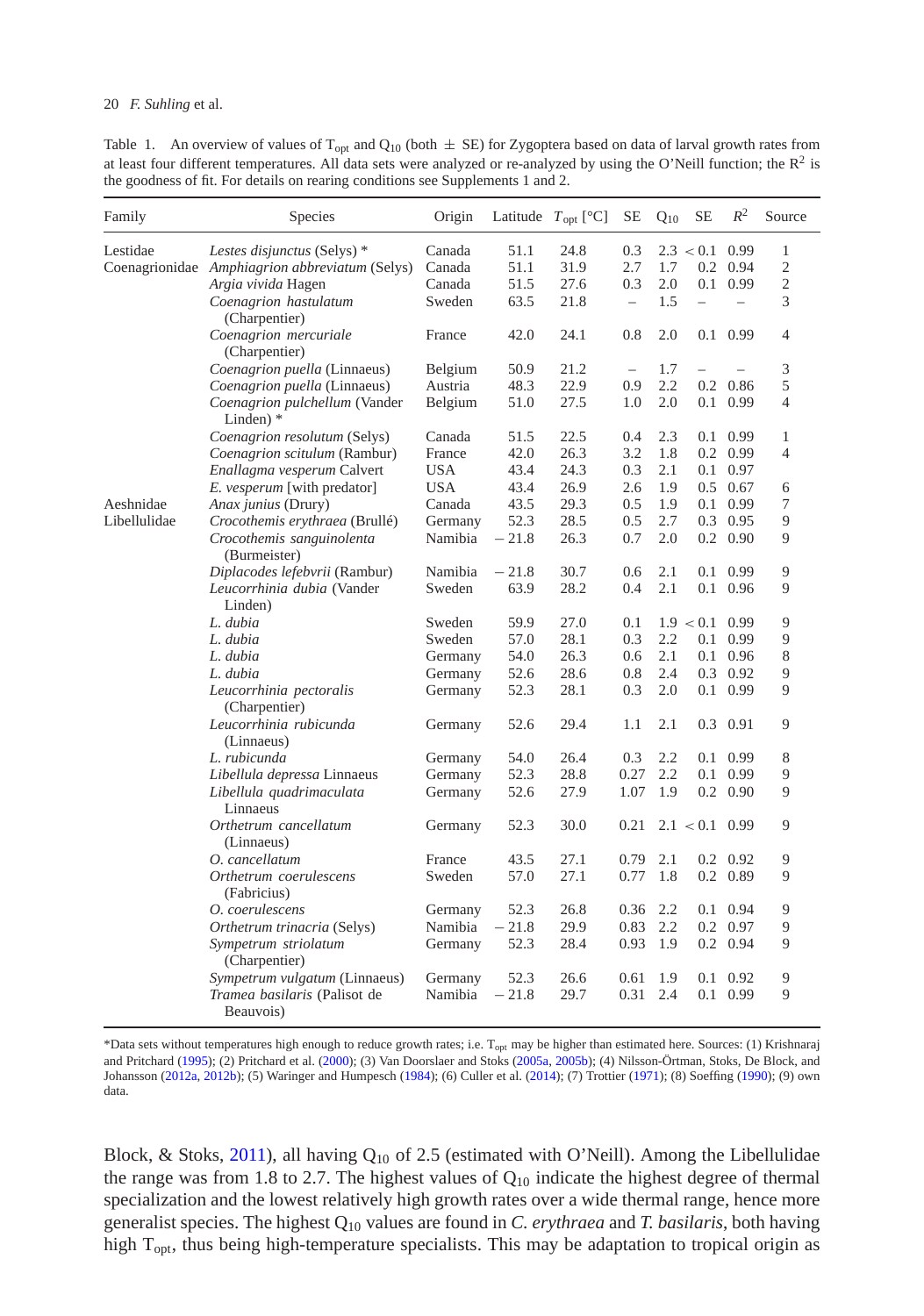well as to their (often temporary) pool habitats. The results for *A. junius* do not fit well here. Like *C. erythraea* it was taken from a very northern population but unlike *C. erythraea* it had low Q10 (but high Topt). The reason may be that *A. junius* has a long history of entering higher latitudes for breeding and may thus be adapted to produce offspring under lower temperature conditions (cf. May, [2012;](#page-13-7) Trottier, [1971\)](#page-15-4). Moreover, in its populations individuals of *A. junius* of multiple geographic origins are mixing, which may limit specialization (May & Matthews, 2008). In contrast, *C. erythraea* has recently (within the last 10 years) extended its range into the region where eggs were taken (cf. Ott, [2010\)](#page-14-12). On the other side of the spectrum there are species with relatively high  $Q_{10}$  but lower  $T_{\text{out}}$ , hence being more specialized to lower temperatures; the best example is *C. resolutum* from Canada. Libellulid species that occur in temperate and boreal zones all have comparably low  $Q_{10}$ , with the exception of the southernmost population of *L. dubia* (see discussion of intraspecific variation below). Thus, despite having high thermal demands for maximum growth, they are thermally relatively little specialized, and can grow well under suboptimal low thermal conditions. The same is true for the running water species independently of their origin (temperate: *O. coerulescens*; tropical: *C. sanguinolenta*).

## *Maximum growth rates (r***max***) at T***opt**

Many studies used larval growth rates as a standard trait for comparing performance of species between various environmental conditions and for interspecific comparisons (e.g. Johansson & Suhling, [2004;](#page-13-8) McPeek, [2004;](#page-14-13) Sniégula, Johansson, & Nilsson-Örtman, [2012;](#page-14-4) Stoks, De Block, & McPeek, [2005\)](#page-14-14), some rearing larvae at different temperatures (Nilsson-Örtman et al., [2012b;](#page-14-9) Shama et al., [2011;](#page-14-11) Van Doorslaer & Stoks, [2005b\)](#page-15-2). Although such comparisons may allow valuable insight into specific mechanisms, comparisons without knowing the whole TRC bear the risk of misinterpretations of the potential performance of a species. For instance, of two species reared at 25°C one may already be above its peak growth rate, another one still much below it (Table [1\)](#page-5-0). Here, we briefly compare maximum growth rates at  $T_{opt}$  that are directly comparable, i.e. those measured in the same units (mm day<sup>-1</sup>). In the Coenagrionidae the r<sub>max</sub> varied from values of 0.1–0.2 mm day–1 (*Coenagrion* spp.) to 0.7 mm day–1 (*I. elegans*). In the Libellulidae the rmax varies from 0.03–0.05 mm day–1 (*Leucorrhinia* spp. and some *Orthetrum* spp*.*) to 0.17 mm day–1 (*T. basilaris*). Thus, there are very distinct differences in maximum growth rate, with species possessing the ability to reproduce in temporary waters, such as *C. erythraea*, *D. lefebvii*, and *T. basilaris*, reaching high growth rates at T<sub>opt</sub>. Lower growth rates occur in perennial pond and lake species as well as in running water species, such as *O. coerulescens*. Thus, the perception of slow–fast life style dichotomy in Odonata (Johansson, [2000\)](#page-13-9) is probably reflected here, with the major difference appearing to be between species living in permanent (slow) versus temporary habitats (fast) (cf. Johansson & Suhling, [2004\)](#page-13-8).

# *The lower and upper thermal limits for growth (* $T_{\text{min}}$ *,*  $T_{\text{max}}$ *)*

Dragonfly larvae are known to survive relatively low temperature. The lethal minimum is probably below 0°C in many species (Corbet, [1999,](#page-12-3) p. 187). Lethal levels for *C. resolutum* (Selys) and *C. angulatum* are at –5 to –6°C (Sawchyn & Gillot, [1975\)](#page-14-15). However, it seems that for growth there is a minimum threshold well above such values. In *Argia vivida* from a hot spring Leggott and Pritchard [\(1985\)](#page-13-5) did not observe any growth at  $5^{\circ}$ C and at 10 $^{\circ}$ C larvae did not manage to attain instar 5. Even at 15 $^{\circ}$  no larva was able to make it to the final instar. Thus, the  $T_{\text{min}}$  found for completing life cycle in *A. vivida* was estimated to be between 10 and 15°C and since the minimum temperature for egg development was found to be  $11.25^{\circ}$ C this was also set as  $T_{min}$  for larval development. Waringer and Humpesch [\(1984\)](#page-15-3) found no growth of larval *C. puella* at 4, 8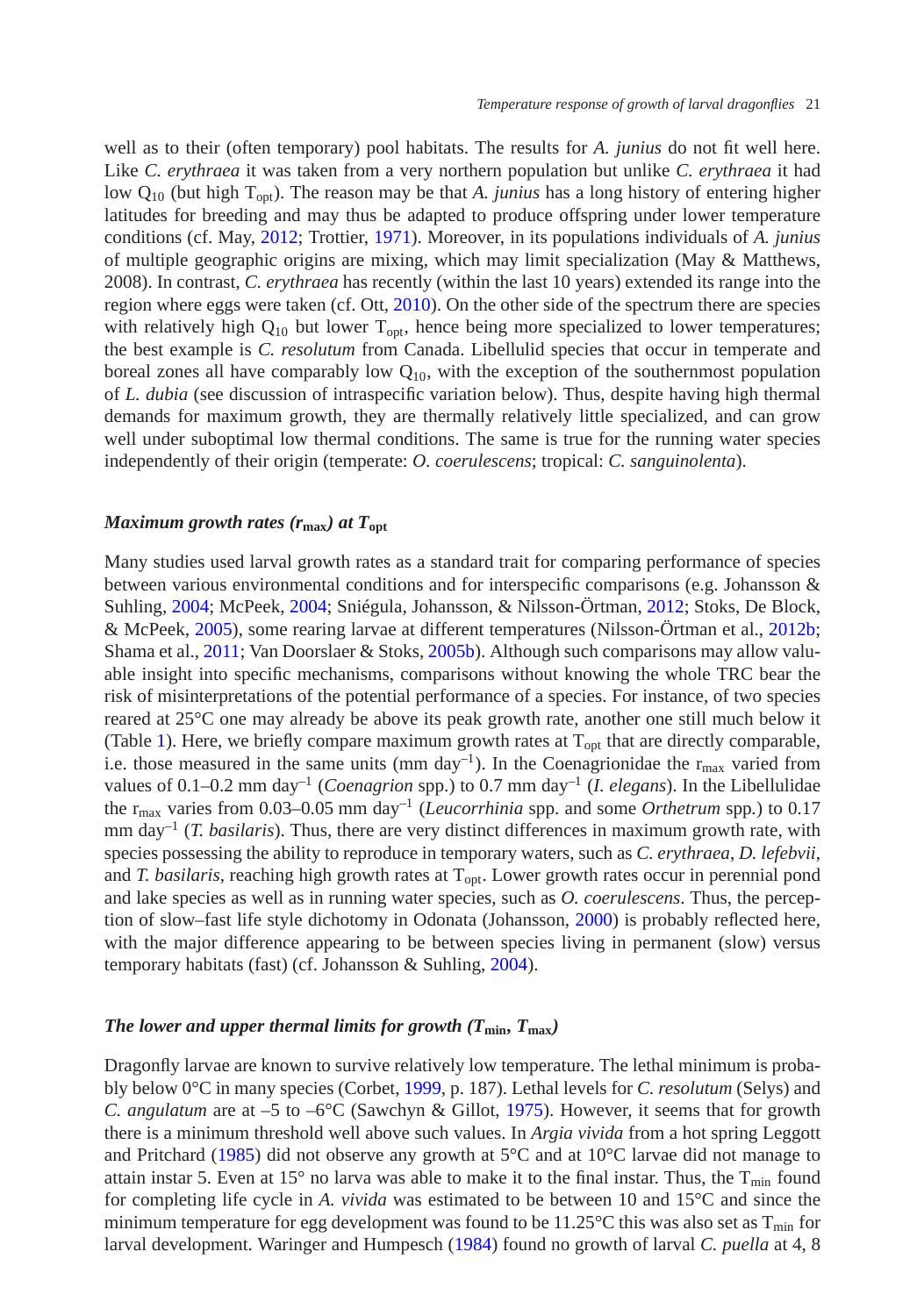and 10°C; only at 12°C and above growth was observed. *Leucorrhinia dubia* and *L. rubicunda* showed very low growth (between zero and one molt within 50 days) at 10°C, but more than two molts within 50 days at 15°C (Soeffing, [1990\)](#page-14-10). Other studies imply that the lower thresholds for larval development is between 8 and 10°C, such as for *I. elegans* (Thompson, [1975\)](#page-15-5), *A. junius* (Trottier, [1971\)](#page-15-4), and *Leucorrhinia intacta* (Hagen) (Deacon, 1975 in Corbet, [1999\)](#page-12-3). With our own experiments we cannot contribute much to this topic since the lowest temperature used was in most cases 16°C. But, *L. dubia* and *L. quadrimaculata* reared at 12°C exhibited little growth and not all individuals were growing at all. With only very few species investigated, all originating from temperate or even boreal populations, generalization seems ambitious. However, *A. vivida* is a more tropically based genus (Pritchard, [2008\)](#page-14-16) and the study population was from a hot spring. Therefore, the results for *A. vivida* may represent tropical species. Thus, tentatively all data seem to point towards a  $T_{\text{min}}$  for growth of around 10 $^{\circ}$ C in odonate larvae, but for individual species or populations the threshold may be from 8 to 12°C.

There are no data available for the maximum temperature above which growth stops in Odonata. However, the upper lethal temperature (ULT) may serve as a substitute. The average ULT for insects was evaluated as  $44.4 \pm 0.3^{\circ}$ C (Addo-Bediako et al., [2000\)](#page-12-6). It can be expected that the  $T_{\text{max}}$  for growth is lower than the ULT. The critical thermal maximum, i.e. the temperature above which most individuals respond with unorganized locomotion subjecting the animal to likely death, is usually also some degrees  $(2-5^{\circ}\text{C})$  lower than the ULT (Garten & Gentry, [1976;](#page-13-10) Leggott & Pritchard, [1986\)](#page-13-11). In Table [2](#page-7-0) all data known to us for ULT of Odonata are compiled. The values are higher than that of most other freshwater macroinvertebrates tested, except for coleopterans (Stewart, Close, Cook, & Davies, [2013\)](#page-14-17) and upper thermal limits of above 40°C are obviously possible. It also appears that in many stream dragonflies the ULT is lower than in lentic water species (Garten & Gentry, [1976\)](#page-13-10). But, it has to be taken into account that in the studies of Neberker and Lemke [\(1968\)](#page-14-18) and Stewart et al. [\(2013\)](#page-14-17) the larvae have been acclimated at low temperatures only (Table [2\)](#page-7-0). Studies by Martin, Garten, and Gentry [\(1976\)](#page-13-12) and Garten and

| Family         | <b>Species</b>                                             | <b>ULT</b><br>$(^{\circ}C)$ | Habitat      | Source                                    | Acclimation<br>temperature<br>$(^{\circ}C)$ |
|----------------|------------------------------------------------------------|-----------------------------|--------------|-------------------------------------------|---------------------------------------------|
| Coenagrionidae | Argia vivida Hagen                                         | 44.4–46.0                   | Hot spring   | Leggott and Pritchard<br>(1986)           | $10 - 30$                                   |
| Aeshnidae      | Austroaeschna anacantha<br>Tillyard                        | 33.9                        | Stream       | Stewart et al. (2013)                     | 15                                          |
| Aeshnidae      | <i>Boyeria vinosa</i> (Say)                                | 33.0                        | Stream       | Neberker and Lemke (1968)                 | 10                                          |
| Gomphidae      | <i><b>Ophiogomphus</b></i><br><i>rupinsulensis</i> (Walsh) | 32.5                        | Stream       | Neberker and Lemke (1968)                 | 10                                          |
| Corduliidae    | Epitheca cynosura (Say)                                    | 42.7                        | Pond         | Garten and Gentry (1976)                  | $12 - 32$                                   |
| Corduliidae    | Neurocordulia alabamensis<br>Hodges                        | 42.6                        | Stream       | Garten and Gentry (1976)                  | $12 - 32$                                   |
| Macromiidae    | Macromia illinoiensis<br>Walsh                             | 43.1                        | Stream       | Garten and Gentry (1976)                  | $12 - 32$                                   |
| Libellulidae   | Celithemis sp                                              | 42.4                        | Pond         | Garten and Gentry (1976)                  | $12 - 32$                                   |
| Libellulidae   | Ladona deplanata Rambur                                    | 41.3                        | Pond         | Garten and Gentry (1976)                  | $12 - 32$                                   |
| Libellulidae   | Libellula auripennis<br>Burmeister                         | 45.7                        | Thermal pond | Garten and Gentry (1976)                  | $12 - 32$                                   |
| Libellulidae   | Pachydiplax longipennis<br>(Burmeister)                    | 44.5                        | Thermal pond | Garten and Gentry (1976)                  | $12 - 32$                                   |
| Libellulidae   | Plathemis lydia (Drury)                                    | 43.2                        | Pond         | Fritz and Punzo (1976) in<br>Punzo (1988) | 一米                                          |

<span id="page-7-0"></span>Table 2. Overview of upper lethal temperature (ULT) for Odonata larvae from various studies (as  $LT_{50}$  at 96 h). Mean values are presented where more than one acclimation temperature was used.

\*For Fritz & Punzo (1976) no information on acclimation was available.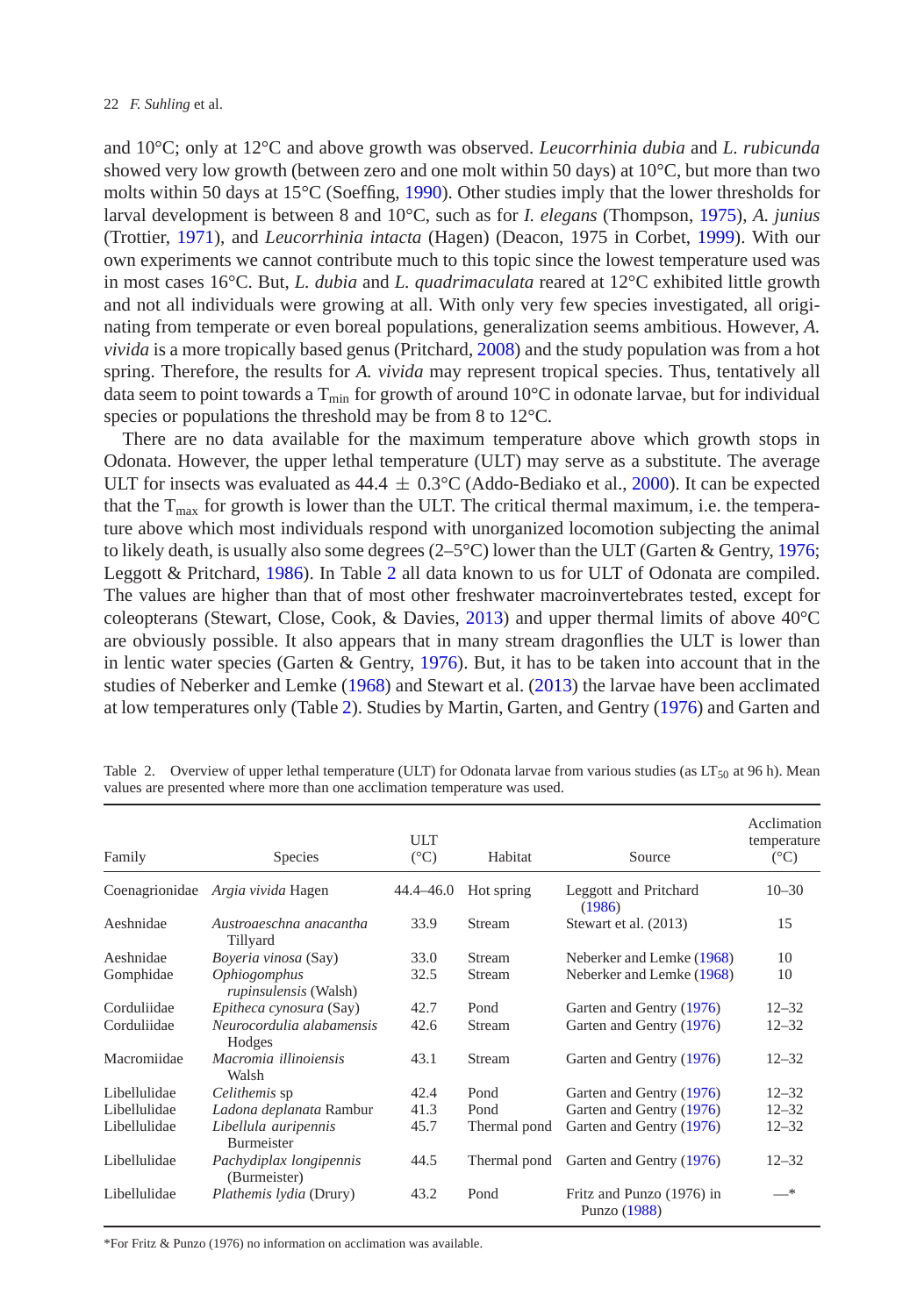Gentry [\(1976\)](#page-13-10) indicate that the thermal maximum is positively correlated with the acclimation temperatures in which the larvae were raised (but Leggot & Pritchard, [1986](#page-13-11) did not find such a correlation). At acclimation temperature of 12°C the stream species studied by Garten and Gentry [\(1976\)](#page-13-10) also had distinctly lower thermal limits than those acclimated at  $32^{\circ}$ C. Thus, the stream aeshnids and gomphids listed in Table [2](#page-7-0) may also survive higher temperatures than 33°C if living in warmer environments. Stewart et al. [\(2013\)](#page-14-17) emphasize that aeshnids and gomphids have lower thermal limits than libellulids and corduliids. However, since no genera of these families are investigated which live in warmer environments, such as *Anax* or *Paragomphus*, this should be accepted with caution. The ULT for only one zygopteran is known to us and the population investigated was from a hot spring (Leggott & Pritchard, [1986\)](#page-13-11), thus is probably not very representative. Species of Calopterygidae, which often have high oxygen demands (Zahner, [1959\)](#page-15-6), probably have much lower ULT. On the other hand, more than 30% of *Copera annulata* (Selys) survived treatment at 35°C over 16 days (Chang, Zhai, Liu, & Wang, [2007\)](#page-12-8).

Soeffing [\(1990\)](#page-14-10) provided information about mortality of young instar larvae of *L. dubia* and *L. rubicunda* over 50 days. Although this is not fully comparable with the ULT shown in Table [2](#page-7-0) it is of special interest for us because we reared the same two species. Soeffing [\(1990\)](#page-14-10) found 100% mortality in *L. dubia* after 50 and in *L. rubicunda* after nine days of continuously 35°C and lowest mortality was between 20 and 25°C (*L. dubia* about 10%, *L. rubicunda* about 20%). We had about 75% mortality at  $32^{\circ}$ C over 30 days. In our attempts to fit the TRC we used  $40^{\circ}$ C as  $T_{\text{max}}$  for all species, hence a higher value than the 100% mortality value reported by Soeffing [\(1990\)](#page-14-10), but lower than the values for all other libellulids (Table [2\)](#page-7-0). However, re-analyzing the data for *L. dubia* and *L. rubicunda* with a default  $T_{\text{max}}$  of 35°C caused severely reduced goodness of fit, even with the data set of Soeffing [\(1990\)](#page-14-10). Thus, we decided to keep the 40°C default setting.

## *Intraspecific variation*

How much do the components of the temperature response we have discussed so far vary between populations? Table [1](#page-5-0) shows some variation in  $T_{\text{opt}}$  or  $Q_{10}$ , and sometimes in both, where data from different populations are available. Shama et al. [\(2011\)](#page-14-11) reported variation in growth rate increase with increasing temperature for *I. elegans* from three populations along a latitudinal gradient from southern France (43.5°N) to southern Sweden (55.65°N). But re-analyzing the data with the O'Neill function revealed only diminutive variation in  $Q_{10}$ , while growth rate varied distinctively between the French population, which is likely multivoltine, and the other two populations, which are probably not. Data on *L. dubia* from five sites along a latitudinal gradient of 11.6 degrees (Table [1\)](#page-5-0) showed variation in  $T_{\text{out}}$  by about  $2^{\circ}C$  and maximum growth rate differed even more drastically between the sites. The  $Q_{10}$  varied mostly between 1.9 and 2.2; only the value for the southernmost population was higher. In contrast, Nilsson-Örtman et al. [\(2012a\)](#page-14-9) found trends to higher specialization in northern populations when comparing among and within populations of six species of *Coenagrion.* These divergent results indicate mainly that our understanding of these processes is premature. The reason for variation may be genetic as well as well as trait plasticity (review in Stoks, Geerts, & De Meester, [2013\)](#page-14-20).

## **Factors affecting the temperature response of growth**

## *Photoperiod–temperature relationship*

Responses to temperature in nature are potentially complicated by species-specific responses to changing photoperiod (review in Corbet, [1999,](#page-12-3) p. 226). For instance, low temperature may influence the photoperiodic response (Ingram  $&$  Jenner, [1976\)](#page-13-13) or fluctuating temperatures may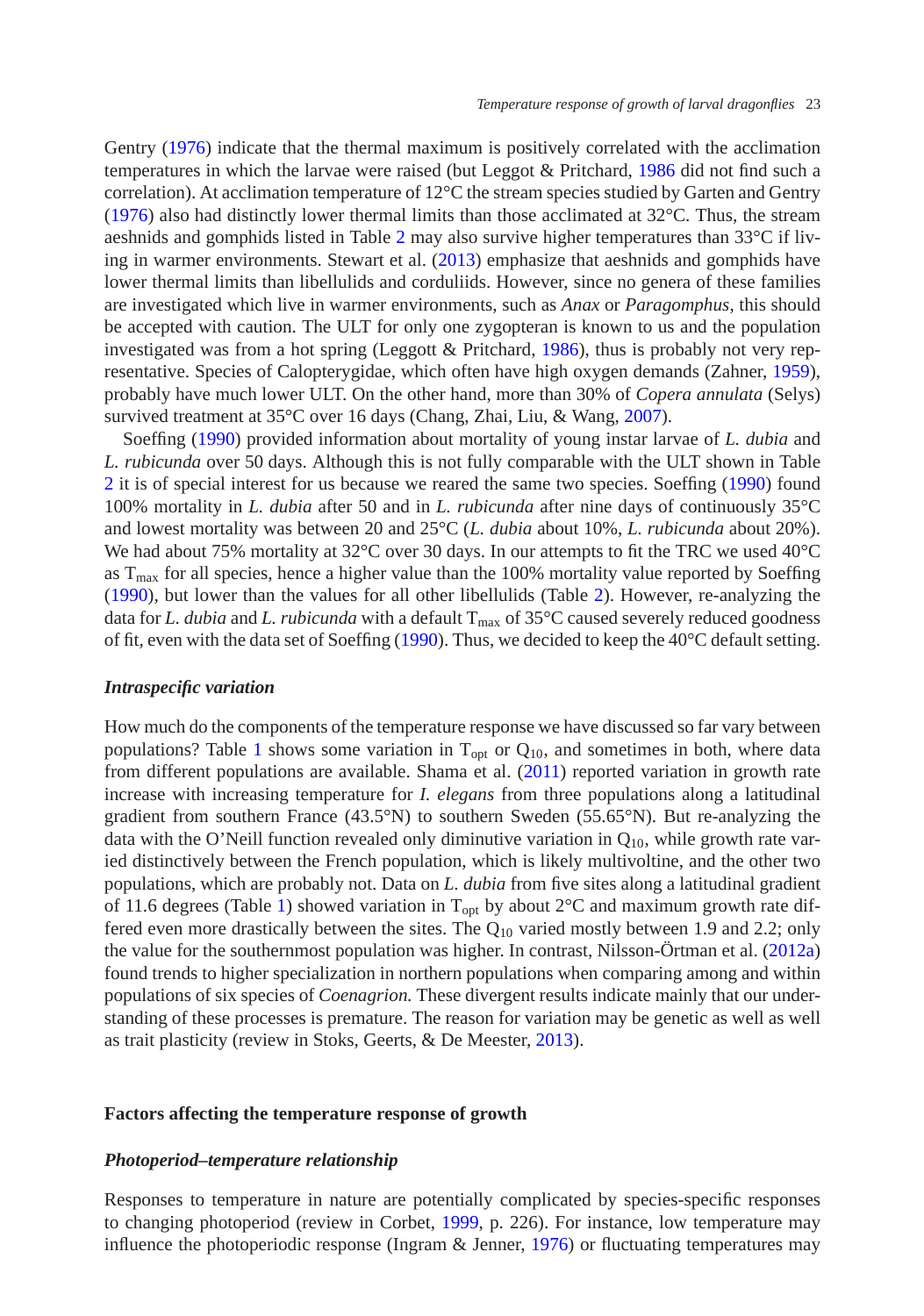reduce or even nullify the effect of photoperiod (see below). But we are mainly interested how photoperiod may affect the temperature response. Development of *Epitheca cynosura* (Say) is generally retarded at 11 hours light compared to 14 hours light, independently of the temperature. With the short photoperiod the developmental rate even decreased with increasing temperature above 20°C. And even at 14 hours light Lutz [\(1974\)](#page-13-14) did not find major increase in development above 20°C, which is interpreted as photoperiodic inhibition. However, the larvae in this experiment were collected in the field in October and December and may have already been changed to winter metabolism. Interestingly, at naturally fluctuating lake temperatures no photoperiod effect on larvae of *Lestes eurinus* (Say) was notable (Lutz, [1968,](#page-13-15) figure 3). Moreover, it cannot be excluded that the higher temperature treatments were above the  $T_{opt}$  for both species tested by Lutz [\(1968,](#page-13-15) [1974\)](#page-13-14). However, a tightly controlled variation of photoperiod demonstrated an increase in developmental rate of *Lestes congener* Hagen (Johansson & Rowe, [1999\)](#page-13-16), although such an increase in developmental rate was not mirrored by an increase in growth rate, a finding confirmed in a study on *Lestes viridis* (Vander Linden) (De Block & Stoks, [2004\)](#page-12-9).

Nonetheless, it seems likely that at least some larval stadia react on photoperiodic cues with reduced or accelerated growth, which has to be considered in studies of TRC. Particularly the temperature response of larvae at or close to winter critical size (Norling, [1984a\)](#page-14-21) will probably be altered by photoperiod. The question is: what are those winter critical sizes? Moreover, it has to be recognized that critical photoperiods are different for populations from different latitudes (Norling, [1984b\)](#page-14-22): larvae of *L. dubia* entered diapause at less than 19 hours light at the polar circle, while they needed 16 hours light in more southerly locations. By contrast, in our experiments young stadium larvae of *L. dubia* from 63°N grew rapidly at only 14 hours light (even more rapidly than those from the southernmost population), which implies that there is probably no major effect on younger stadia. Most of the results compiled in Table [1](#page-5-0) are from small larvae reared from the egg under at least 14 hours light; some of the field-sampled larvae were reared under 16 hours light (Supplement 1). Thus, we hope that these results are not or only little affected by photoperiod, although we cannot fully exclude this.

## *Nutrition: type and availability of food and its assimilation*

The second relevant exogenous factor for development besides temperature is the food (i.e. energy) supply. The prey density (Lawton, Thompson, & Thompson, [1980;](#page-13-17) Wissinger, [1988\)](#page-15-7), the type of prey (Baker, [1986;](#page-12-10) Hassan, [1976;](#page-13-18) Johansson, [1993\)](#page-13-19), and the ingestion and assimilation rates (Culler, McPeek, & Ayres, [2014\)](#page-12-7) affect the growth rate, with high amounts and high quality of food allowing rapid growth (Pickup & Thompson, [1990\)](#page-14-6). The study of Hassan [\(1976\)](#page-13-18) shows clearly how the right type of food affects growth. The duration of larval development (= growth, since there is no diapause) of *Palpopleura lucia* (Drury) varied with the type of prey. At 29°C development from egg until emergence required on average 35.4 days with copepods and cladocerans as food, while it was 42.4 days with mayflies and 46.6 days with ostracods (Hassan, [1976\)](#page-13-18). Thus, the right type of food accelerated growth by 22%. It is obvious that enough food is required for optimal growth and since metabolism speeds up with rising temperature the requirements on food amounts should increase. The functional response depends on temperature due to an increase in attack rate and decrease in handling time. This has been shown in *I. elegans* (Thompson, [1978\)](#page-15-8), *Paragomphus lineatus* (Selys) (Pandian, Mathavan, & Jeyagopal, [1979\)](#page-14-23), and *P. longipennis* (Gresens, Cothran, & Thorp, [1982\)](#page-13-20). In all three studies food intake increased with temperature, in *P. lineatus* up to 35°C. Relative consumption rates, studied in *E. vesperum*, also increased with increasing temperature, while production efficiency showed a unimodal curve similar to the TRC (Culler et al., [2014\)](#page-12-7). Finding the optimal amount and type of food is surely difficult and it cannot be excluded that many of the results compiled in Table [1](#page-5-0)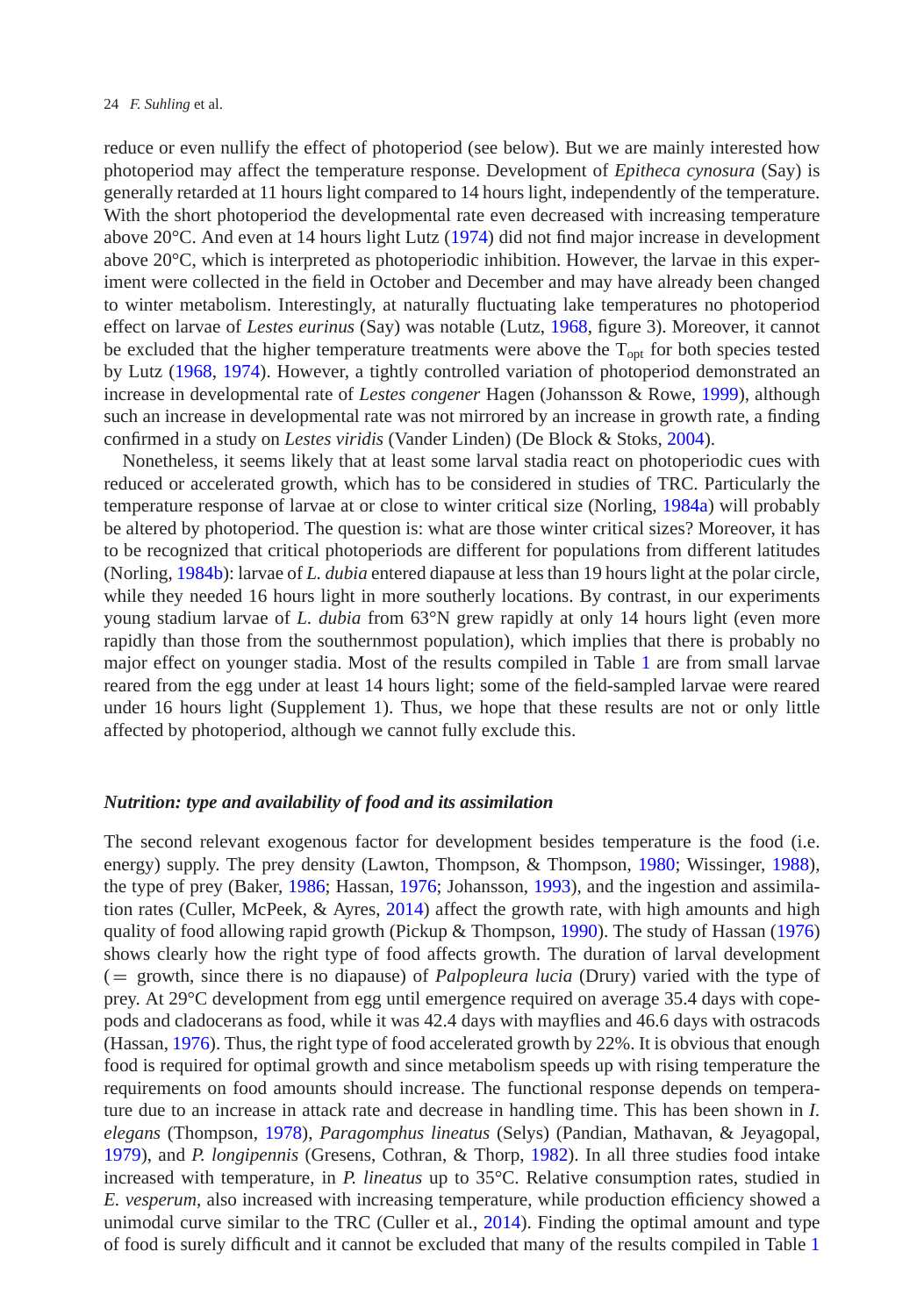may have suffered from too little food, specifically at higher temperatures. This is particularly true when feeding young larvae with *Artemia salina*, as we did, but also many others. The naupliae die in fresh water after some hours and therefore, even if feeding the larvae every day the food supply may not be sufficient. Thus, for future studies it may be necessary to rear *Daphnia* or other more appropriate food.

# **Do data from fixed temperatures adequately represent growth in nature?**

This is an important question but is difficult to answer. Several factors that are tightly controlled in the experiment may vary in the field, such as food availability, biotic interactions (normally not present in TRC experiments) and other density dependent variables. Also the variability of temperature under natural conditions may cause difference in the response (as mentioned for photoperiod response above). We only know a few cases where experiments with fixed temperature and experiments under more natural conditions (cf. McCauley, Hammond, Frances, & Mabry, [2014\)](#page-13-21) were conducted for the same species. From our own studies we have outcomes for both types of conditions for three species. The more natural conditions included naturally varying and partly elevated temperature, natural photoperiod, and biotic interactions – the latter causing changes in density over time. The comparisons did not provide consistent results. For *O. cancellatum* the natural conditions resulted in lower  $T_{\text{opt}}$  than the fixed ones (Flenner, Richter, & Suhling, [2010;](#page-13-22) Table [1\)](#page-5-0), indicating that e.g. the competition for food has altered the thermal performance. By contrast, the direct comparisons in *C. erythraea* and *L. dubia* revealed more consistency (Suhling & Suhling, [2013\)](#page-14-15). This gives the hope that simulation models using TRC (cf. Moenickes et al., [2012\)](#page-14-24) will provide useful results – but interpretation has to be careful in all cases and validation with field results is required.

## **Possible consequences of warming**

Dragonflies are warm adapted compared to other aquatic insects. Even the lowest optima are above  $20^{\circ}$ C and upper thermal limits are also high. Thus, warming in the current distribution ranges should not have many direct harmful effects. Of course, having results for so few species and particularly from only few families, often including many eurytopic species, suffers the risk of biased interpretation. Thus, the main message for evaluating potential effects of climate change is: we need more species-specific information on temperature response. But, maybe some interpretation is permissible. The main processes on the species-level we currently experience are pole-ward range expansions and acceleration in phenology (review in Hassall & Thompson, [2008\)](#page-13-23). These are often assigned to climate warming, in the case of range expansion not necessarily based on mechanistic understanding. We would like to propose one possible mechanism (cf. Soendgerath, Rummland, & Suhling, [2012\)](#page-14-25). The current warming may shift the environmental temperatures towards the optima for growth and, consequently, development may be accelerated. Considering that there is probably a certain mortality risk over time, one may assume that with reduced duration of development the total mortality may also be reduced (less time with mortality risk = less total mortality). This reduction may then allow survival of populations beyond the current range limits, hence shift the distribution range more pole-wards. It may also cause temperature to rise beyond the optimum in distribution ranges nearer the equator, hence slowing development and therefore causing higher total mortality. However, no clear proof exists for range retractions yet. Interestingly, studies using correlative models to forecast the change of distribution ranges with warming predict that the distribution ranges will shrink in many species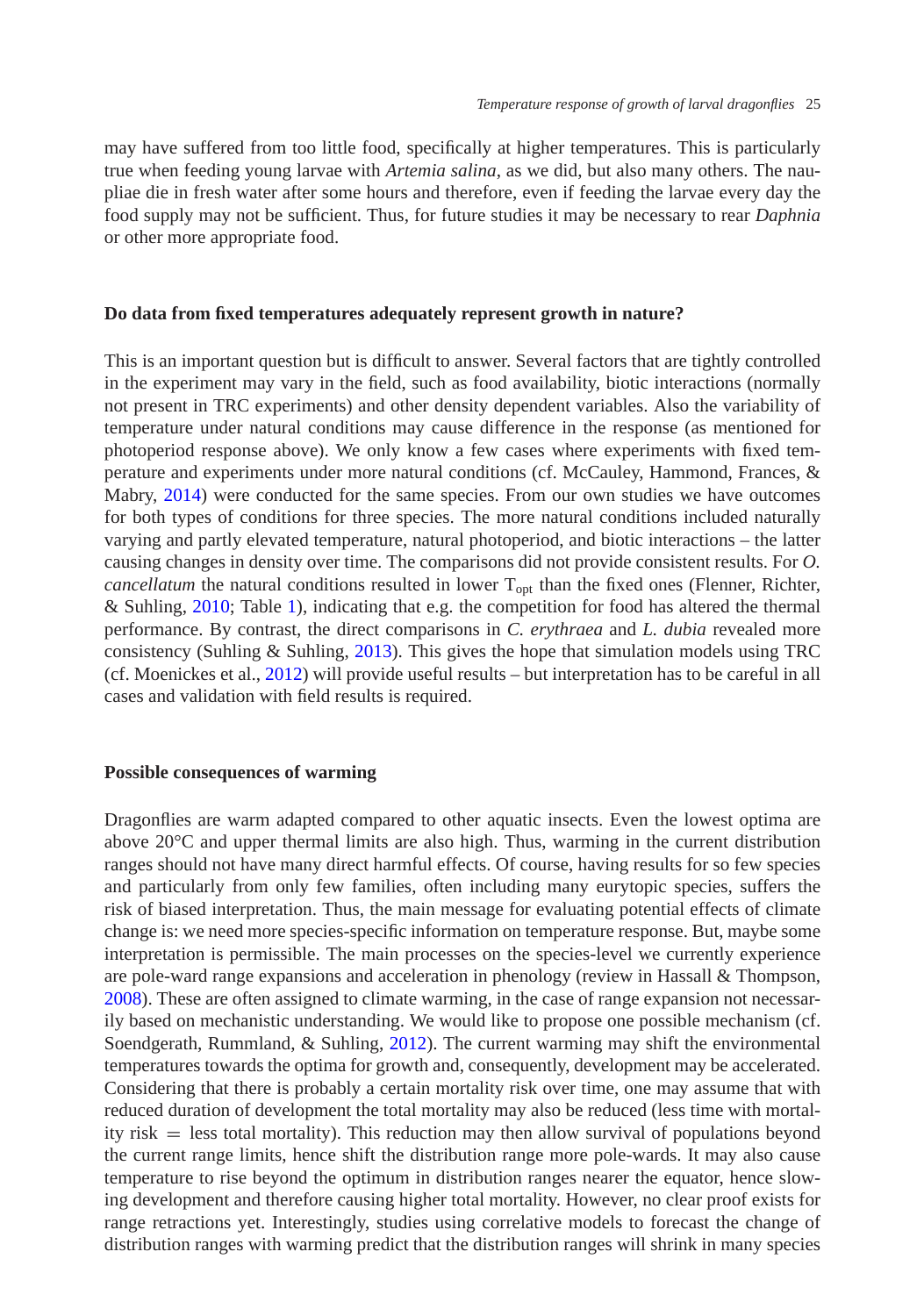(e.g. Bush et al., [2014;](#page-12-11) Jaeschke, Bittner, Reineking, & Beierkuhnlein, [2012\)](#page-13-24), which at least currently is not evident and for which mechanistic explanation is not always offered. The acceleration in phenology can be easily explained by faster growth (but some species do not respond accordingly, maybe due to seasonal regulation effects; Hassall, Thompson, French, & Harvey, [2007\)](#page-13-25).

There will probably be indirect effects due to biotic interactions. On the one hand, predation risk, for instance by fish, and the response to it may mediate the thermal performance (Culler et al., [2014;](#page-12-7) cf. Table [1\)](#page-5-0). On the other hand, particularly in odonates we would expect effects within the larval communities mainly due to size mediated predation and priority effects (cf. Rasmussen, Van Allen, & Rudolf, [2014\)](#page-14-26) as well as by the appearance of new community members, i.e. the invasion of pole-wards spreading species. Distinct changes over 10-year periods have indeed been observed in Swedish lake communities (Flenner & Sahlén, [2008\)](#page-13-26) which imply such mechanisms. As shown above generalists and specialists may contrast markedly in the change in growth rate between low and optimal temperatures. For instance, in *L. dubia* the growth rate increased between 16 and 28°C by a factor of three, and in *C. erythraea* by a factor of 10 (Suhling & Suhling, [2013\)](#page-14-15). Such dissimilarity in reaction may alter the phenology of species differently and therefore also the interactions (Yang & Rudolf, [2010\)](#page-15-9). Indeed, experiments showed that the larvae of *C. erythraea* had higher predation effects on *L. dubia* with increasing temperatures (Suhling & Suhling, [2013\)](#page-14-15). A study by Eck, Byrne, Popescu, Harper, and Patrick [\(2014\)](#page-13-27) indicates that species-specific responses to temperature also affect the predation by different dragonfly species on tadpoles. These examples make clear that a general understanding of climatic impacts on ectothermic populations definitively requires consideration of the community context of thermal physiology (cf. Culler et al., [2014\)](#page-12-7).

## **Performance of the TRC model**

We decided to apply only one function to model TRC for all species as compiled in Table [1.](#page-5-0) The reason was to make all results directly comparable. But, also the model performance was good. The O'Neill function resulted in all cases in high goodness of fit ( $R \geq 0.9$ ), with only one exception just below that value. Besides that, the O'Neill function directly provided us with two relevant components of the TRC,  $T_{opt}$  and  $Q_{10}$ , without additional mathematical procedures. Our decision to set a default  $T_{\text{max}}$  was probably not a perfect solution, but provided meaningful results. But, as pointed out above the model would also allow estimating  $T_{\text{max}}$ . The question remaining is how to handle  $T_{\text{min}}$ . One obvious option is again further experiments using many more temperature treatments close to the assumed  $T_{\text{min}}$ , so around 8–12°C. Dixon et al. [\(2009\)](#page-12-2) used other models that produce curves cutting through the abscissa, and the cuts at the upper and lower end were defined as  $T_{min}$  and  $T_{max}$ . But these curves produce negative growth rates, which is appropriate for population growth e.g. of bacteria, but not for size growth in insects. We therefore suggest using the O'Neill model. For further procedures, e.g. use in more complex simulation models, it may be useful to cut-off the curves at a default  $T_{min}$ .

# **Conclusions**

The current knowledge of thermal reaction norms of larval growth implies that most odonates are relatively warm adapted, which corroborates the interpretations of Pritchard et al. [\(1996\)](#page-14-1), who compared egg development of Odonata with that of Plecoptera, Ephemeroptera, and Diptera. This reflects, according to Pritchard et al. [\(1996\)](#page-14-1), the tropical origin of dragonflies. Also the high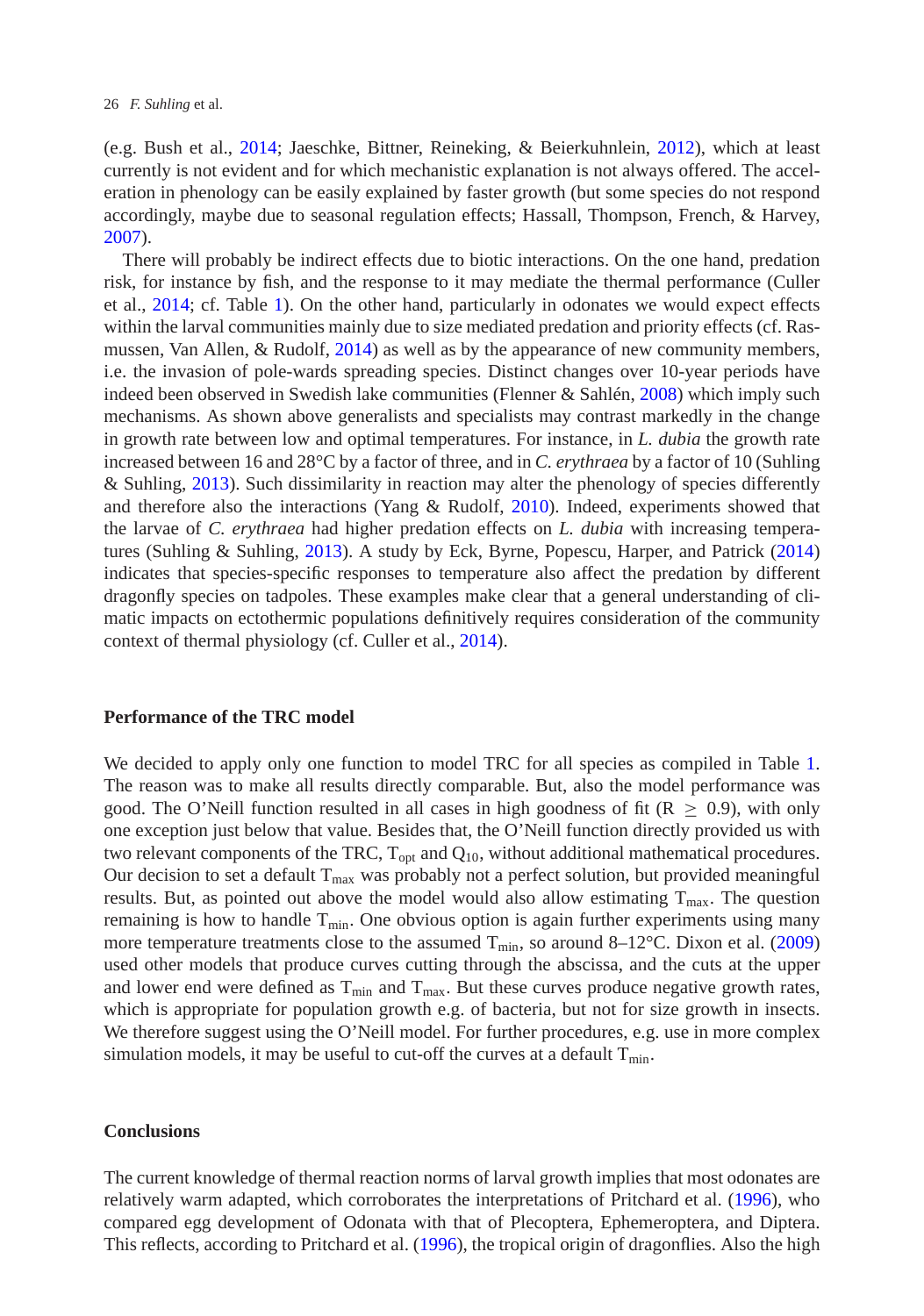thermal minima and maxima for growth point in this direction. Particularly Libellulidae have high optima for temperature, whereas Coenagrionidae show a wider range. In both families a gradient from more thermally specialized to generalized species occurs, with tropical species tending to higher thermal specialization. But results on TRC are available for very few species and these come from just four families, mainly Coenagrionidae and Libellulidae. Although these are the most species-rich of the 39 families of Odonata, together including more than a third of all described species (Suhling et al., [2015\)](#page-15-10), probably much variation is overlooked. In particular, no families including mainly or exclusively lotic species are represented. Thus, much more speciesspecific information on temperature response of larval growth is required to draw meaningful conclusions, particularly when aiming prognoses for responses to environmental warming. Also the potential interactions of phenological alterations and competition, predation, and parasitism need more attention. We suggest investigating predation between species possessing different shapes of the TRC.

#### **Acknowledgments**

We thank all those helping us with investigating larval growth rates. Several students contributed by doing projects or with their bachelor theses, namely Nicole Ahlburg, Sabrina Leisner, Johanna Malmquist, Katja Michaelis, Vanessa Pasternak, Michael Roehrs, Heiko Schmidt, and Maximilian Strer. Frank Johansson collected eggs of *L. dubia* in northern Sweden. Dagmar Soendgerath wrote the Mathematica-script we used. Ulf Norling provided very helpful comments as well as some data. Andreas Martens provided essential literature. The study was supported by DFG within the priority program 1162 AQUASHIFT (Ri 534/11-1).

## **Supplemental data**

Supplemental data for this article can be accessed via the online version [\(http://dx.doi.org/10.1080/13887890.2015.](http://dx.doi.org/10.1080/13887890.2015.1009392) [1009392\)](http://dx.doi.org/10.1080/13887890.2015.1009392).

# **References**

- <span id="page-12-6"></span>Addo-Bediako, A., Chown, Steven, L., & Gaston, K. J. (2000). Thermal tolerance, climatic variability and latitude. *Proceedings of the Royal Society B*, *267*, 739–745. [doi:10.1098/rspb.2000.1065](http://dx.doi.org/10.1098/rspb.2000.1065)
- <span id="page-12-0"></span>Angilletta, M. J., Niewiarowski, P. H., & Navas, C. A. (2002). The evolution of thermal physiology in ectotherms. *Journal of Thermal Biology*, *27*, 249–268. [doi:10.1016/S0306-4565\(01\)00094-8](http://dx.doi.org/10.1016/S0306-4565(01)00094-8)
- <span id="page-12-10"></span>Baker, R. L. (1986). Estimating food availability for larval dragonflies: A cautionary note. *Canadian Journal of Zoology*, *64*, 1036–1038. [doi:10.1139/z86-154](http://dx.doi.org/10.1139/z86-154)
- <span id="page-12-11"></span>Bush, A. A., Nipperess, D. A., Duursma, D. E., Theischinger, G., Turak, E., & Hughes, L. (2014). Continental-scale assessment of risk to the Australian Odonata from climate change. *Plos One*, *9*, e88958. [doi:10.1371/journal.pone.0088958](http://dx.doi.org/10.1371/journal.pone.0088958)
- <span id="page-12-8"></span>Chang, X., Zhai, B., Liu, X., & Wang, M. (2007). Effects of temperature stress and pesticide exposure on fluctuating asymmetry and mortality of *Copera annulata* (Selys) (Odonata: Zygoptera) larvae. *Ecotoxicology and Environmental Safety*, *67*, 120–127. [doi:10.1016/j.ecoenv.2006.04.004](http://dx.doi.org/10.1016/j.ecoenv.2006.04.004)
- Corbet, P. S. (1999). *Dragonflies: Behaviour and ecology of Odonata*. Colchester: Harley Books.
- <span id="page-12-4"></span><span id="page-12-3"></span>Corbet, P. S., Suhling, F., & Soendgerath, D. (2006). Voltinism of Odonata: A review. *International Journal of Odonatology*, *9*, 1–44. [doi:10.1080/13887890.2006.9748261](http://dx.doi.org/10.1080/13887890.2006.9748261)
- <span id="page-12-7"></span>Culler, L. E., McPeek, M. A., & Ayres, M. P. (2014). Predation risk shapes thermal physiology of a predaceous damselfly. *Oecologia*, *176*, 653–660. [doi:10.1007/s00442-014-3058-8](http://dx.doi.org/10.1007/s00442-014-3058-8)
- <span id="page-12-5"></span>Damos, P., & Savopoulou-Soultani, M. (2012). Temperature-driven models for insect development and vital thermal requirements. *Psyche*, *2012*, 1–13. [doi:10.1155/2012/123405](http://dx.doi.org/10.1155/2012/123405)
- De Block, M., & Stoks, R. (2004). Life-history variation in relation to time constraints in a damselfly. *Oecologia*, *140*, 68–75. [doi:10.1007/s00442-004-1575-6](http://dx.doi.org/10.1007/s00442-004-1575-6)
- <span id="page-12-9"></span><span id="page-12-1"></span>Dell, A. I., Pawar, S., & Savage, V. M. (2011). Systematic variation in the temperature dependence of physiological and ecological traits. *Proceedings of the National Academy of Sciences*, *108*, 10591–10596. [doi:10.1073/pnas.1015178108](http://dx.doi.org/10.1073/pnas.1015178108)
- <span id="page-12-2"></span>Dixon, A. F. G., Honěk, A., Keil, P., Kotela, M. A. A., Šizling, A. L., & Jarošík, V. (2009). Relationship between the minimum and maximum temperature thresholds for development in insects. *Functional Ecology*, *23*, 257–264. [doi:10.1111/j.1365-2435.2008.01489.x](http://dx.doi.org/10.1111/j.1365-2435.2008.01489.x)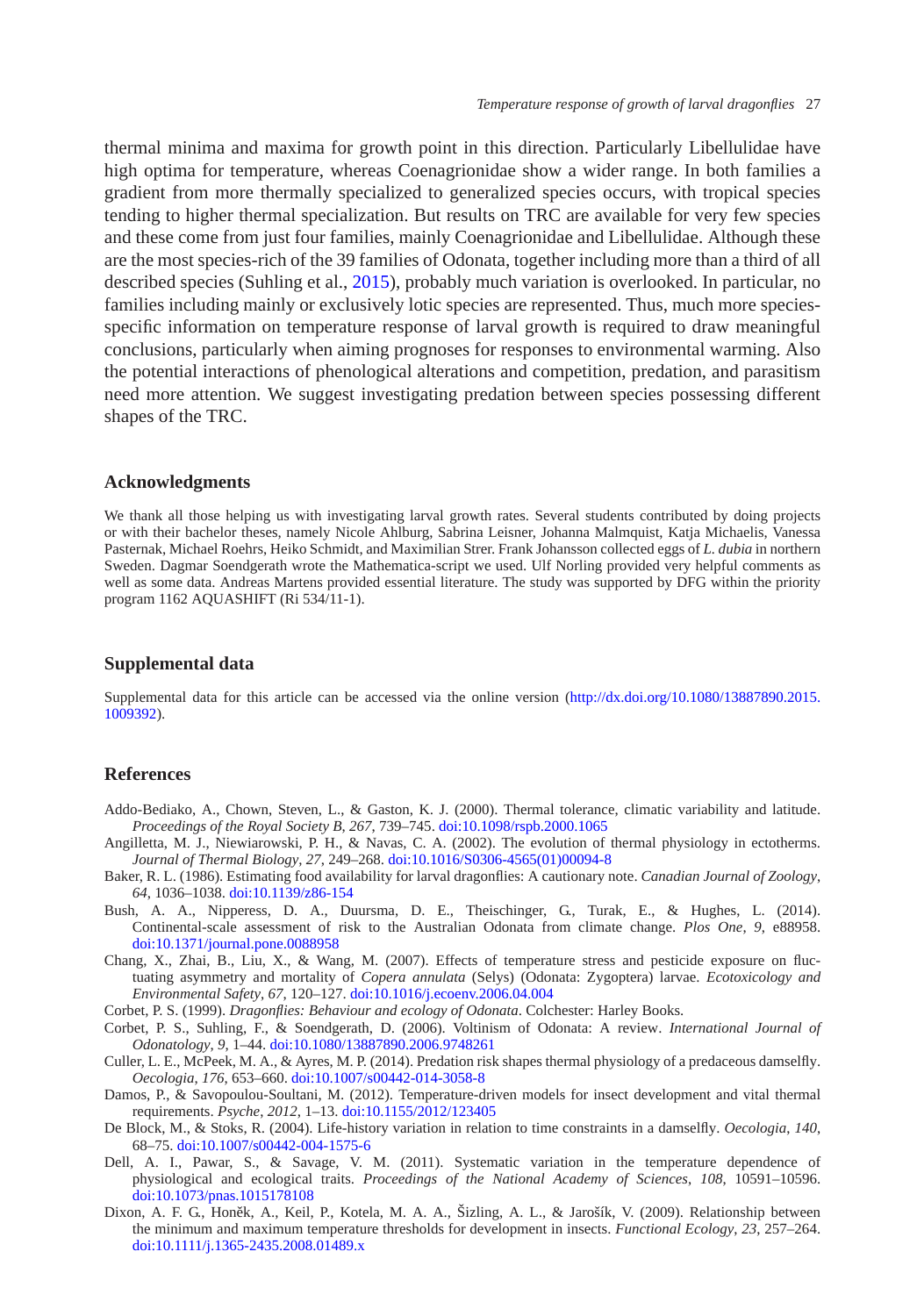- <span id="page-13-2"></span>Dmitriew, C. M. (2011). The evolution of growth trajectories: What limits growth rate. *Biological Reviews*, *86*, 97–116. [doi:10.1111/j.1469-185X.2010.00136.x](http://dx.doi.org/10.1111/j.1469-185X.2010.00136.x)
- <span id="page-13-27"></span>Eck, B., Byrne, A., Popescu, V. D., Harper, E. B., & Patrick, D. A. (2014). Effects of water temperature on larval amphibian predator-prey dynamics. *Herpetological Conservation and Biology*, *9*, 302–308.
- <span id="page-13-0"></span>Elith, J., & Leathwick, J. R. (2009). Species distribution models: Ecological explanation and prediction across space and time. *Annual Review of Ecology, Evolution and Systematics*, *40*, 677–697. [doi:10.1146/annurev.ecolsys.110308.120159](http://dx.doi.org/10.1146/annurev.ecolsys.110308.120159)
- <span id="page-13-22"></span>Flenner, I., Richter, O., & Suhling, F. (2010). Rising temperature and development in dragonfly populations at different latitudes. *Freshwater Biology*, *55*, 397–410. [doi:10.1111/j.1365-2427.2009.02289.x](http://dx.doi.org/10.1111/j.1365-2427.2009.02289.x)
- <span id="page-13-26"></span>Flenner, I., & Sahlén, G. (2008). Dragonfly community re-organisation in boreal forest lakes: Rapid species turnover driven by climate change? *Insect Conservation and Diversity*, *1*, 169–179. [doi:10.1111/j.1752-4598.2008.00020.x](http://dx.doi.org/10.1111/j.1752-4598.2008.00020.x)
- <span id="page-13-10"></span>Garten Jr, C. T., & Gentry, J. B. (1976). Thermal tolerance of dragonfly nymphs. II. Comparison of nymphs from control and thermally altered environments. *Physiological Zoology*, *49*, 206–213.
- <span id="page-13-20"></span>Gresens, S. E., Cothran, M. L., & Thorp, J. H. (1982). The Influence of temperature on the functional response of the dragonfly *Celithemis fasciata* (Odonata: Libellulidae). *Oecologia*, *53*, 281–284.
- <span id="page-13-25"></span>Hassall, C., Thompson, D. J., French, G. C., & Harvey, I. F. (2007). Historical changes in the phenology of British Odonata are related to climate. *Global Change Biology*, *13*, 933–941. [doi:10.1111/j.1365-2486.2007.01318.x](http://dx.doi.org/10.1111/j.1365-2486.2007.01318.x)
- <span id="page-13-23"></span>Hassall, C., & Thompson, D. J. (2008). The effects of environmental warming on Odonata: A review. *International Journal of Odonatology*, *11*, 131–151. [doi:10.1080/13887890.2008.9748319](http://dx.doi.org/10.1080/13887890.2008.9748319)
- <span id="page-13-18"></span>Hassan, A. T. (1976). The effects of food on the larval development of *Palpopleura lucia lucia* (Drury) (Anisoptera: Libellulidae). *Odonatologica*, *5*, 27–33.
- <span id="page-13-13"></span>Ingram, B. R., & Jenner, C. E. (1976). Life histories of *Enallagma hageni* (Walsh) and *E. aspersum (Hagen) (Zygoptera: Coenagrionidae)*. *Odonatologica*, *5*, 331–345.
- <span id="page-13-24"></span>Jaeschke, A., Bittner, T., Reineking, B., & Beierkuhnlein, C. (2012). Can they keep up with climate change? – Integrating specific dispersal abilities of protected Odonata in species distribution modelling. *Insect Conservation and Diversity*, *6*, 93–103. [doi:10.1111/j.1752-4598.2012.00194.x](http://dx.doi.org/10.1111/j.1752-4598.2012.00194.x)
- <span id="page-13-19"></span>Johansson, F. (1993). Effect of prey type, prey density and predator presence on behaviour and predation risk in a larval damselfly. *Oikos*, *68*, 481–489.
- <span id="page-13-9"></span>Johansson, F. (2000). The slow-fast life style characteristics in a suite of six species of odonate larvae. *Freshwater Biology*, *43*, 149–159. [doi:10.1046/j.1365-2427.2000.00532.x](http://dx.doi.org/10.1046/j.1365-2427.2000.00532.x)

<span id="page-13-16"></span>Johansson, F., & Rowe, L. (1999). Life history and behavioural response to time constraints in a damselfly. *Ecology*, *80*, 1242–1252. [doi:org/10.1890/0012-9658](http://dx.doi.org/org/10.1890/0012-9658)

- <span id="page-13-8"></span>Johansson, F., & Suhling, F. (2004). Behaviour and growth of dragonfly larvae along a permanent-temporary water habitat gradient. *Ecological Entomology*, *29*, 196–202. [doi:10.1111/j.0307-6946.2004.00592.x](http://dx.doi.org/10.1111/j.0307-6946.2004.00592.x)
- <span id="page-13-6"></span>Krenek, S., Berendonk, T. U., & Petzoldt, T. (2011). Thermal performance curves of *Paramecium caudatum*: A model selection approach. *European Journal of Protistology*, *47*, 124–137. [doi:10.1016/j.ejop.2010.12.001](http://dx.doi.org/10.1016/j.ejop.2010.12.001)
- <span id="page-13-1"></span>Krishnaraj, R., & Pritchard, G. (1995). The influence of larval size, temperature, and components of the functional response to prey density on growth rates of the dragonflies Lestes disjunctus and *Coenagrion resolutum* (Insecta: Odonata). *Canadian Journal of Zoology*, *73*, 1672–1680. [doi:10.1139/z95-199](http://dx.doi.org/10.1139/z95-199)
- <span id="page-13-17"></span>Lawton, J. H., Thompson, B. A., & Thompson, D. J. (1980). The effects of prey density on survival and growth of damselfly larvae. *Ecological Entomology*, *5*, 39–51. [doi:10.1111/j.1365-2311.1980.tb01122.x](http://dx.doi.org/10.1111/j.1365-2311.1980.tb01122.x)
- <span id="page-13-5"></span>Leggott, M., & Pritchard, G. (1985). The life cycle of *Argia vivida* Hagen: Developmental types, growth ratios and instar identification (Zygoptera: Coenagrionidae). *Odonatologica*, *14*, 201–210.
- <span id="page-13-11"></span>Leggott, M., & Pritchard, G. (1986). Thermal preference and activity thresholds in populations of *Argia vivida* (Odonata: Coenagrionidae) from habitats with different thermal regimes. *Hydrobiologia*, *140*, 85–92. [doi:10.1007/BF00006730](http://dx.doi.org/10.1007/BF00006730)
- <span id="page-13-15"></span>Lutz, P. E. (1968). Effects of temperature and photoperiod on larval development in *Lestes eurinus*. *Ecology*, *49*, 637–644.
- <span id="page-13-14"></span>Lutz, P. E. (1974). Effects of temperature and photoperiod on larval development in *Tetragoneuria cynosura* (Odonata: Libellulidae). *Ecology*, *55*, 370–377.
- <span id="page-13-3"></span>Marden, J. (1995). Large-scale changes in thermal sensitivity of flight performance during adult maturation in a dragonfly. *The Journal of Experimental Biology*, *2102*, 2095–2102.
- <span id="page-13-4"></span>Martens, A. (1993). Influence of conspecifics and plant structures on oviposition site selection in *Pyrrhosoma nymphula* (Sulzer) (Coenagrionidae, Zygoptera). *Odonatologica*, *22*, 487–494.
- <span id="page-13-12"></span>Martin, W. J., Garten, C.T., J., & Gentry, J. B. (1976). Thermal tolerances of dragonfly nymphs. I. Sources of variation in estimating critical thermal maximum. *Physiological Zoology*, *49*, 200–205.
- May, M. L. (1981). Wingstroke frequency of dragonflies (Odonata: Anisoptera) in relation of temperature and body size. *Journal of Comparative Physiology B*, *144*, 229–240. [doi:10.1007/BF00802761](http://dx.doi.org/10.1007/BF00802761)
- <span id="page-13-7"></span>May, M. L. (2012). A critical overview of progress in studies of migration of dragonflies (Odonata: Anisoptera), with emphasis on North America. *Journal of Insect Conservation*, *17*, 1–15. [doi:10.1007/s10841-012-9540-x](http://dx.doi.org/10.1007/s10841-012-9540-x)
- May, M. L., & Matthews, J. H. (2008). Migration in Odonata: An overview with special focus on *Anax junius*. In: A. Córdoba-Aguilar (Ed.), *Dragonflies, model organisms for ecological and evolutionary research* (pp. 63–77). Oxford: Oxford University Press.
- <span id="page-13-21"></span>McCauley, S. J., Hammond, J. I., Frances, D. N. & Mabry, K. E. (2014). Effects of experimental warming on survival, phenology and morphology of an aquatic insect (Odonata). *Ecological Entomology*. [doi:10.1111/een.12175](http://dx.doi.org/10.1111/een.12175)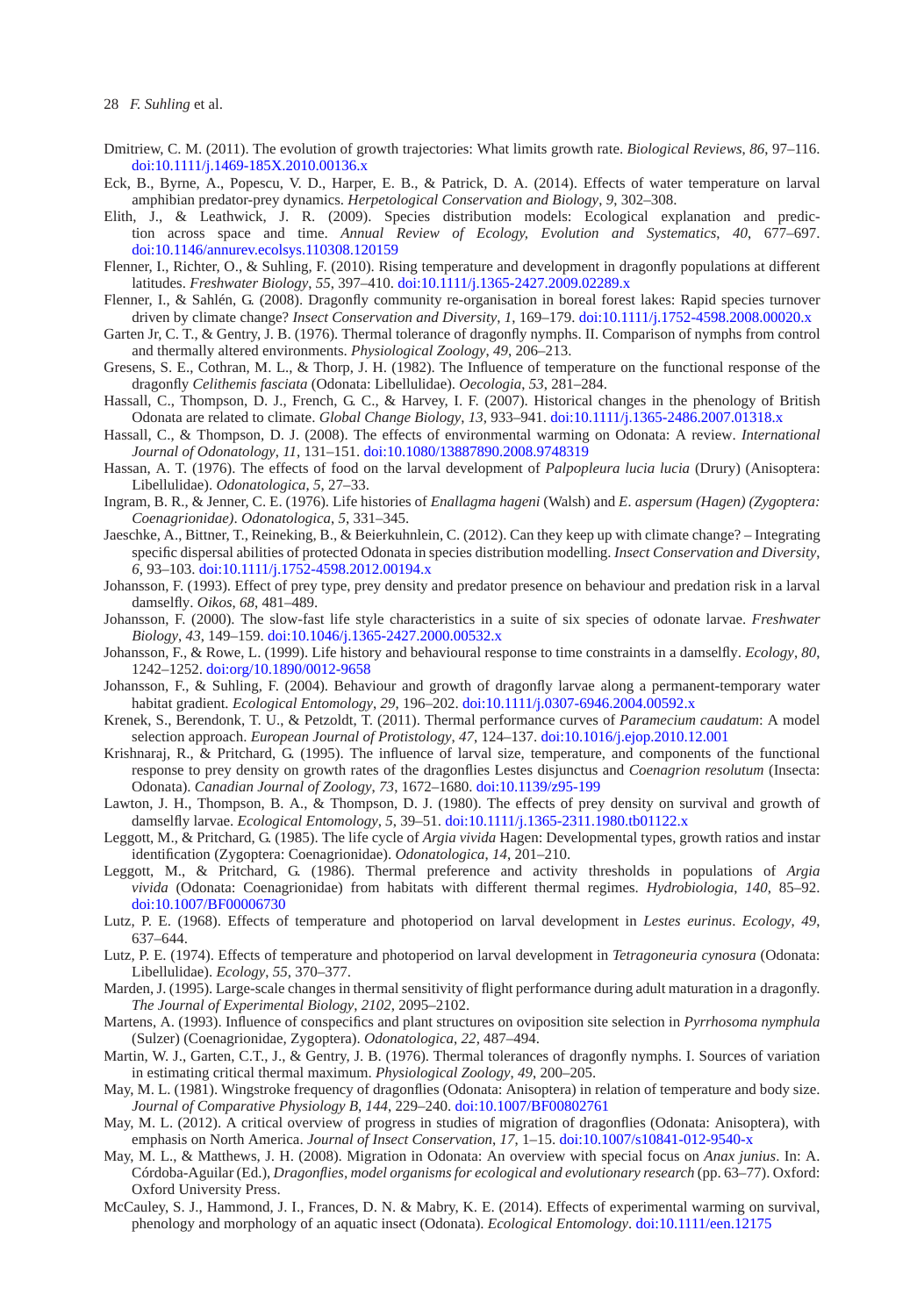- <span id="page-14-13"></span>McPeek, M. A. (2004). The growth/predation risk trade-off: So what is the mechanism? *The American Naturalist*, *163*(5), E88–E111. [doi:10.1086/382755](http://dx.doi.org/10.1086/382755)
- <span id="page-14-0"></span>McVey, M. L. (1984). Egg release rates with temperature and body size in libellulid dragonflies (Anisoptera). *Odonatologica*, *13*, 377–385.
- <span id="page-14-24"></span>Moenickes, S., Frassl, M., Schlief, J., Kupisch, M., Mutz, M., Suhling, F., & Richter, O. (2012). Temporal patterns of populations in a warming world: A modelling framework. *Marine Biology*, *159*, 2605–2620. [doi:10.1007/s00227-012-1996-4](http://dx.doi.org/10.1007/s00227-012-1996-4)
- <span id="page-14-18"></span>Neberker, A. V., & Lemke, A. E. (1968). Preliminary studies on the tolerance of aquatic insects to heated waters. *Journal of Kansas Entomological Society*, *41*, 413–418.
- <span id="page-14-8"></span>Nilsson-Örtmann, V., Stoks, R., De Block, M., & Johansson, F. (2012a). Generalists and specialists along a latitudinal transect: Patterns of thermal adaptation in six species of damselflies. *Ecology*, *93*, 1340–1352. [doi:org/10.1890/11-1910.1](http://dx.doi.org/org/10.1890/11-1910.1)
- <span id="page-14-9"></span>Nilsson-Örtman, V., Stoks, R., De Block, M., & Johansson, F. (2012b). Latitudinally structured variation in the temperature dependence of damselfly growth rates. *Ecology Letters*, *16*, 64–71. [doi:10.1111/ele.12013](http://dx.doi.org/10.1111/ele.12013)
- Norling, U. (1984a). Life history patterns in the northern expansion of dragonflies. *Advances in Odonatology*, *2*, 127–156.
- <span id="page-14-22"></span><span id="page-14-21"></span>Norling, U. (1984b). Photoperiodic control of larval development in *Leucorrhina dubia* (vander Linden): A comparison between populations from Northern and Southern Sweden (Anisoptera: Libellulidae). *Odonatologica*, *13*, 529–550.
- <span id="page-14-12"></span>Ott, J. (2010). Dragonflies and climatic change – Recent trends in Germany and Europe. *BioRisk*, *5*, 253–286. [doi:10.3897/biorisk.5.857](http://dx.doi.org/10.3897/biorisk.5.857)
- <span id="page-14-23"></span>Pandian, T., Mathavan, S., & Jeyagopal, C. P. (1979). Influence of temperature and body weight on mosquito predation by the dragonfly nymph *Mesogomphus lineatus*. *Hydrobiologia*, *62*, 99–104. [doi:10.1007/BF00037502](http://dx.doi.org/10.1007/BF00037502)
- <span id="page-14-6"></span>Pickup, J., & Thompson, D. J. (1990). The effects of temperature and prey density on the development rates and growth of damselfly larvae (Odonata: Zygoptera). *Ecological Entomology*, *15*, 187–200. [doi:10.1111/j.1365-2311.1990.tb00800.x](http://dx.doi.org/10.1111/j.1365-2311.1990.tb00800.x)
- <span id="page-14-7"></span>Pickup, J., Thompson, D. J., & Lawton, J. H. (1984). The life history of *Lestes sponsa* (Hansemann): Larval growth (Zygoptera: Lestidae). *Odonatologica*, *13*, 451–459.
- <span id="page-14-16"></span>Pritchard, G. (2008). The life history of a temperate zone dragonfly living at the edge of its range with comments on the colonization of high latitudes by Neotropical genera of Zygoptera (Odonata). *International Journal of Odonatology*, *11*, 209–223. [doi:10.1080/13887890.2008.9748324](http://dx.doi.org/10.1080/13887890.2008.9748324)
- <span id="page-14-3"></span>Pritchard, G., Harder, L. D., Kortello, A., & Krishnaraj, R. (2000). The response of larval growth rate to temperature in three species of coenagrionid dragonflies with some comments on *Lestes disjunctus* (Odonata: Coenagrionidae). *International Journal of Odonatology*, *3*, 105–110. [doi:10.1139/z95-199](http://dx.doi.org/10.1139/z95-199)
- <span id="page-14-1"></span>Pritchard, G., Harder, L. D., & Mutch, R. A. (1996). Development of aquatic insect eggs in relation to temperature and strategies for dealing with different thermal environments. *Biological Journal of the Linnean Society*, *58*, 221–244. [doi:10.1111/j.1095-8312.1996.tb01432.x](http://dx.doi.org/10.1111/j.1095-8312.1996.tb01432.x)
- <span id="page-14-19"></span>Punzo, F. (1988). Effects of environmental pH and temperature on hatching and metabolic rates in embryos of *Anax junius* Drury (Odontata: Aeshnidae) and the role of hypoxia in the hatching process. *Comparative Biochemistry and Physiology, Part B*, *91*, 333–336. [doi:10.1016/0742-8413\(88\)90038-2](http://dx.doi.org/10.1016/0742-8413(88)90038-2)
- <span id="page-14-26"></span>Rasmussen, N. L., Van Allen, B. G., & Rudolf, V. H. W. (2014). Linking phenological shifts to species interactions through size-mediated priority effects. *The Journal of Animal Ecology*, *83*, 1206–1215. [doi:10.1111/1365-2656.12203](http://dx.doi.org/10.1111/1365-2656.12203)
- <span id="page-14-2"></span>Rotvit, L., & Jacobsen, D. (2013). Egg development of Plecoptera, Ephemeroptera and Odonata along latitudinal gradients. *Ecological Entomology*, *39*, 177–185. [doi:10.1111/een.12085](http://dx.doi.org/10.1111/een.12085)
- Sawchyn, W. W., & Gillott, C. (1975). The biology of two related species of coenagrionid dragonflies (Odonata: Zygoptera) in western Canada. *The Canadian Entomologist*, *107*, 119–128. [doi:10.4039/Ent107119-2](http://dx.doi.org/10.4039/Ent107119-2)
- <span id="page-14-11"></span>Shama, L. N. S., Campero-Paz, M., Wegner, K. M., De Block, M., & Stoks, R. (2011). Latitudinal and voltinism compensation shape thermal reaction norms for growth rate. *Molecular Ecology*, *20*, 2929–2941. [doi:10.1111/j.1365-294X.2011.05156.x](http://dx.doi.org/10.1111/j.1365-294X.2011.05156.x)
- <span id="page-14-10"></span>Soeffing, K. (1990). *Verhaltensökologie der Libelle* Leucorrhinia rubicunda *(L.) (Odonata: Libellulidae) unter besonderer Berücksichtigung nahrungsökologischer Aspekte* (dissertation thesis). University of Hamburg.
- <span id="page-14-25"></span>Soendgerath, D., Rummland, J., & Suhling, F. (2012). Large spatial scale effects of rising temperatures: Modelling a dragonfly's life cycle and range throughout Europe. *Insect Conservation and Diversity*, *5*, 461–469. [doi:10.1111/j.1752-4598.2011.00182.x](http://dx.doi.org/10.1111/j.1752-4598.2011.00182.x)
- Somero, G. N., & Low, P. S. (1977). Eurytolerant proteins: Mechanisms for extending the environmental tolerance range of enzyme-ligand interactions. *American Naturalist*, *111*, 527–538.
- Spain, J. D. (1982). *Basic microcomputer models in biology* (p. 354). London: Addison Wesley.
- <span id="page-14-4"></span>Sternberg, K. (1994). Temperature stratification in bog ponds. *Archiv Für Hydrobiologie*, *129*, 373–382.
- <span id="page-14-17"></span><span id="page-14-5"></span>Stewart, B. A., Close, P. G., Cook, P. A., & Davies, P. M. (2013). Upper thermal tolerances of key taxonomic groups of stream invertebrates. *Hydrobiologia*, *718*, 131–140. [doi:10.1007/s10750-013-1611-9](http://dx.doi.org/10.1007/s10750-013-1611-9)
- <span id="page-14-14"></span>Stoks, R., De Block, M., & McPeek, M. A. (2005). Alternative growth and energy storage responses to mortality threats in damselflies. *Ecology Letters*, *8*, 1307–1316. [doi:10.1111/j.1461-0248.2005.00840.x](http://dx.doi.org/10.1111/j.1461-0248.2005.00840.x)
- <span id="page-14-20"></span>Stoks, R., Geerts, A. N., & De Meester, L. 2013. Evolutionary and plastic responses of freshwater invertebrates to climate change: Realized patterns and future potential. *Evolutionary Applications*, *7*, 42–55. [doi:10.1111/eva.12108](http://dx.doi.org/10.1111/eva.12108)
- <span id="page-14-15"></span>Suhling, I., & Suhling, F. (2013). Thermal adaptation affects interactions between a range-expanding and a native odonate species. *Freshwater Biology*, *58*, 705–714. [doi:10.1111/fwb.12074](http://dx.doi.org/10.1111/fwb.12074)